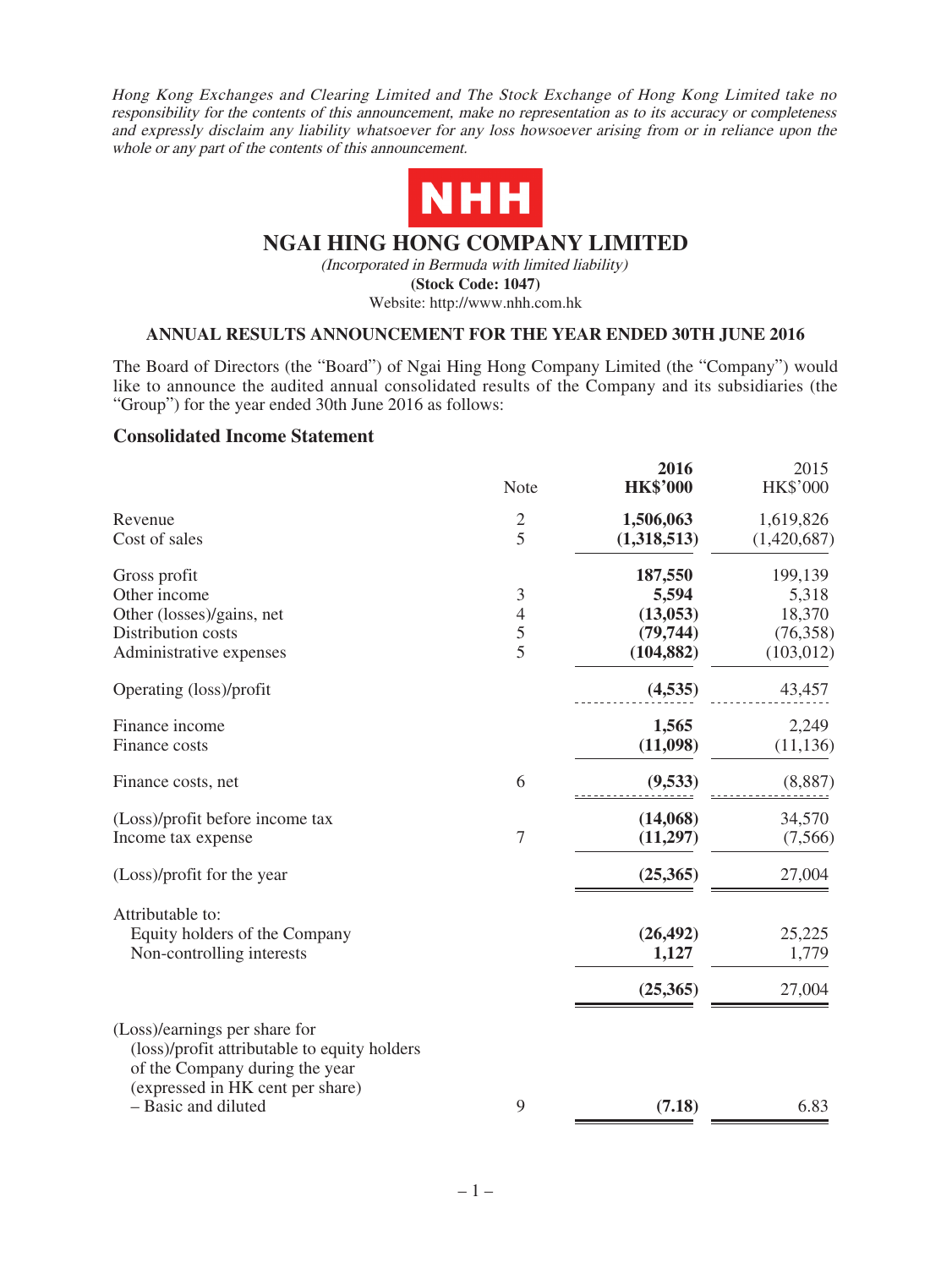# **Consolidated Statement of Comprehensive Income**

|                                                    | 2016            | 2015            |
|----------------------------------------------------|-----------------|-----------------|
|                                                    | <b>HK\$'000</b> | <b>HK\$'000</b> |
| (Loss)/profit for the year                         | (25,365)        | 27,004          |
| Other comprehensive (loss)/income:                 |                 |                 |
| Items that may be reclassified subsequently to     |                 |                 |
| income statement:                                  |                 |                 |
| Currency translation differences                   | (32, 174)       | 11              |
| Other comprehensive (loss)/income for the year     | (32, 174)       | 11              |
| Total comprehensive (loss)/income for the year     | (57, 539)       | 27,015          |
| Total comprehensive (loss)/income attributable to: |                 |                 |
| - Equity holders of the Company                    | (58, 273)       | 25,236          |
| - Non-controlling interests                        | 734             | 1,779           |
|                                                    | (57, 539)       | 27,015          |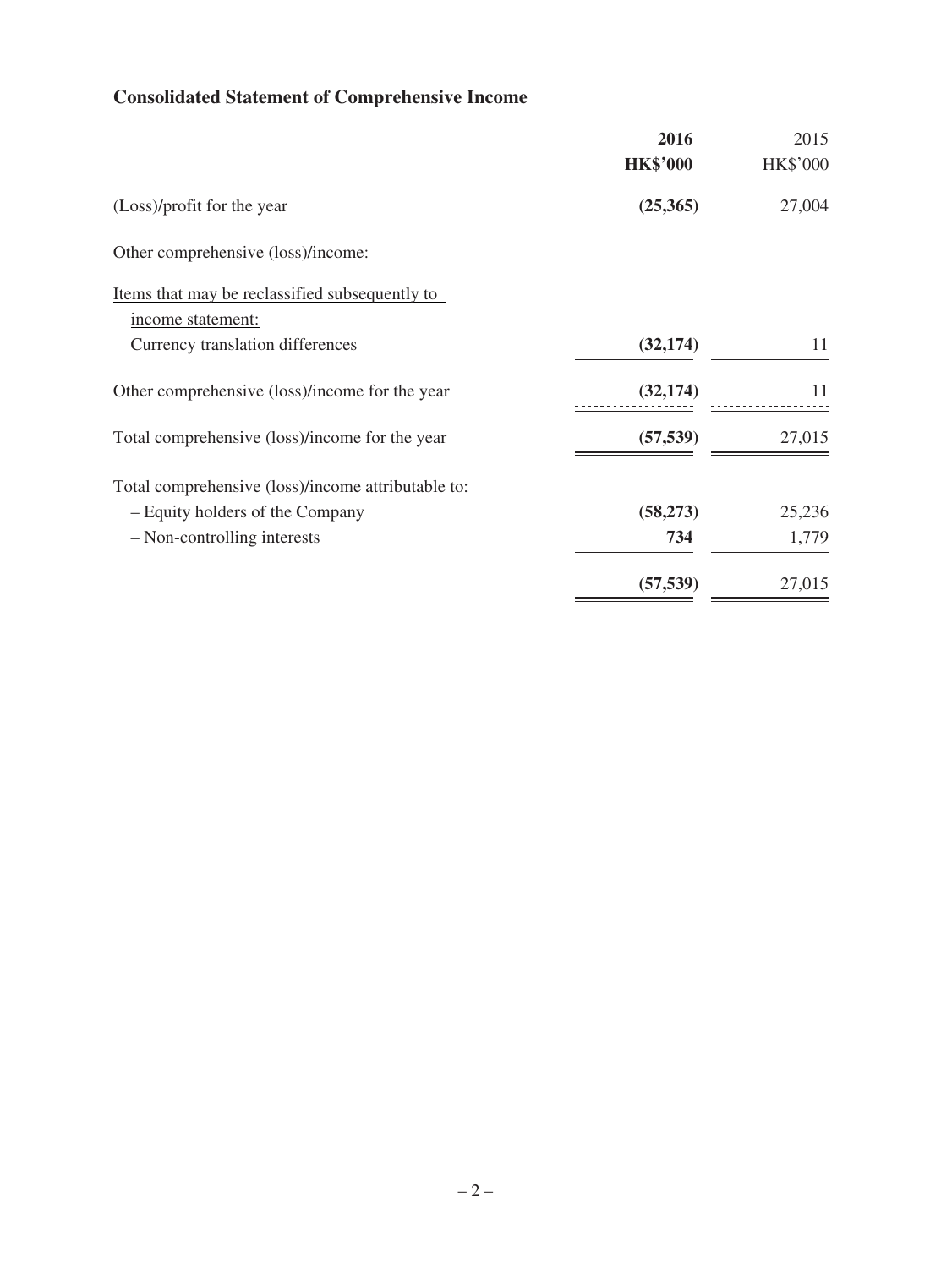## **Consolidated Balance Sheet**

|                                             |      | 2016            | 2015     |
|---------------------------------------------|------|-----------------|----------|
|                                             | Note | <b>HK\$'000</b> | HK\$'000 |
| <b>ASSETS</b>                               |      |                 |          |
| Non-current assets                          |      |                 |          |
| Property, plant and equipment               |      | 118,172         | 132,642  |
| Leasehold land and land use rights          |      | 22,397          | 21,510   |
| Investment properties                       |      | 106,050         | 105,075  |
| Intangible assets                           |      |                 |          |
| Available-for-sale financial asset          |      | 2,000           | 2,000    |
| Deposit for acquisition of land use right   |      |                 | 3,273    |
| Deferred income tax assets                  |      | 6,052           | 5,990    |
| Prepayments for property,                   |      |                 |          |
| plant and equipment and renovation costs    |      | 1,339           | 2,463    |
|                                             |      | 256,010         | 272,953  |
| Current assets                              |      |                 |          |
| Inventories                                 |      | 228,571         | 287,785  |
| Trade and bills receivables                 | 10   | 248,086         | 276,511  |
| Other receivables, prepayments and deposits |      | 17,347          | 33,149   |
| Income tax recoverable                      |      | 248             | 846      |
| Derivative financial instruments            |      |                 | 111      |
| Restricted bank deposits                    |      | 23,256          |          |
| Cash and bank balances                      |      | 73,821          | 88,048   |
|                                             |      | 591,329         | 686,450  |
| Total assets                                |      | 847,339         | 959,403  |
| <b>EQUITY</b>                               |      |                 |          |
| Capital and reserves attributable to the    |      |                 |          |
| Company's equity holders                    |      |                 |          |
| Share capital                               |      | 36,920          | 36,920   |
| Share premium                               |      | 62,466          | 62,466   |
| Other reserves                              |      | 49,903          | 81,477   |
| Retained earnings                           |      | 286,048         | 316,232  |
|                                             |      | 435,337         | 497,095  |
| Non-controlling interests                   |      | 20,384          | 21,336   |
| Total equity                                |      | 455,721         | 518,431  |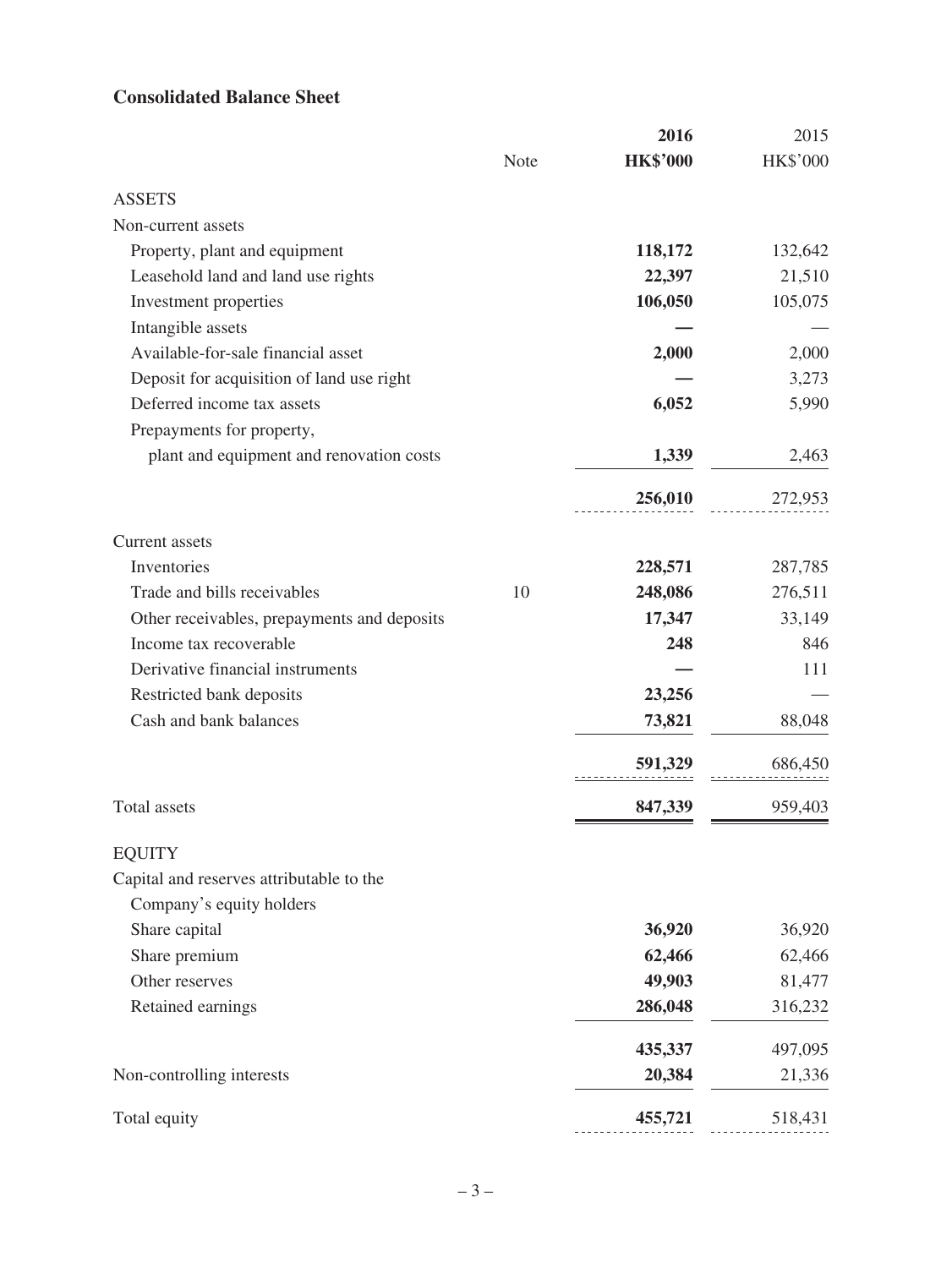|                                                |      | 2016            | 2015     |
|------------------------------------------------|------|-----------------|----------|
|                                                | Note | <b>HK\$'000</b> | HK\$'000 |
| <b>LIABILITIES</b>                             |      |                 |          |
| Non-current liabilities                        |      |                 |          |
| Deferred income tax liabilities                |      | 6,151           | 5,976    |
| Current liabilities                            |      |                 |          |
| Trade payables                                 | 11   | 72,875          | 71,819   |
| Other payables, deposits received and accruals |      | 24,079          | 26,241   |
| <b>Bank borrowings</b>                         |      | 280,843         | 317,469  |
| Derivative financial instruments               |      | 584             | 14,554   |
| Income tax payable                             |      | 7,086           | 4,913    |
|                                                |      | 385,467         | 434,996  |
| <b>Total liabilities</b>                       |      | 391,618         | 440,972  |
| Total equity and liabilities                   |      | 847,339         | 959,403  |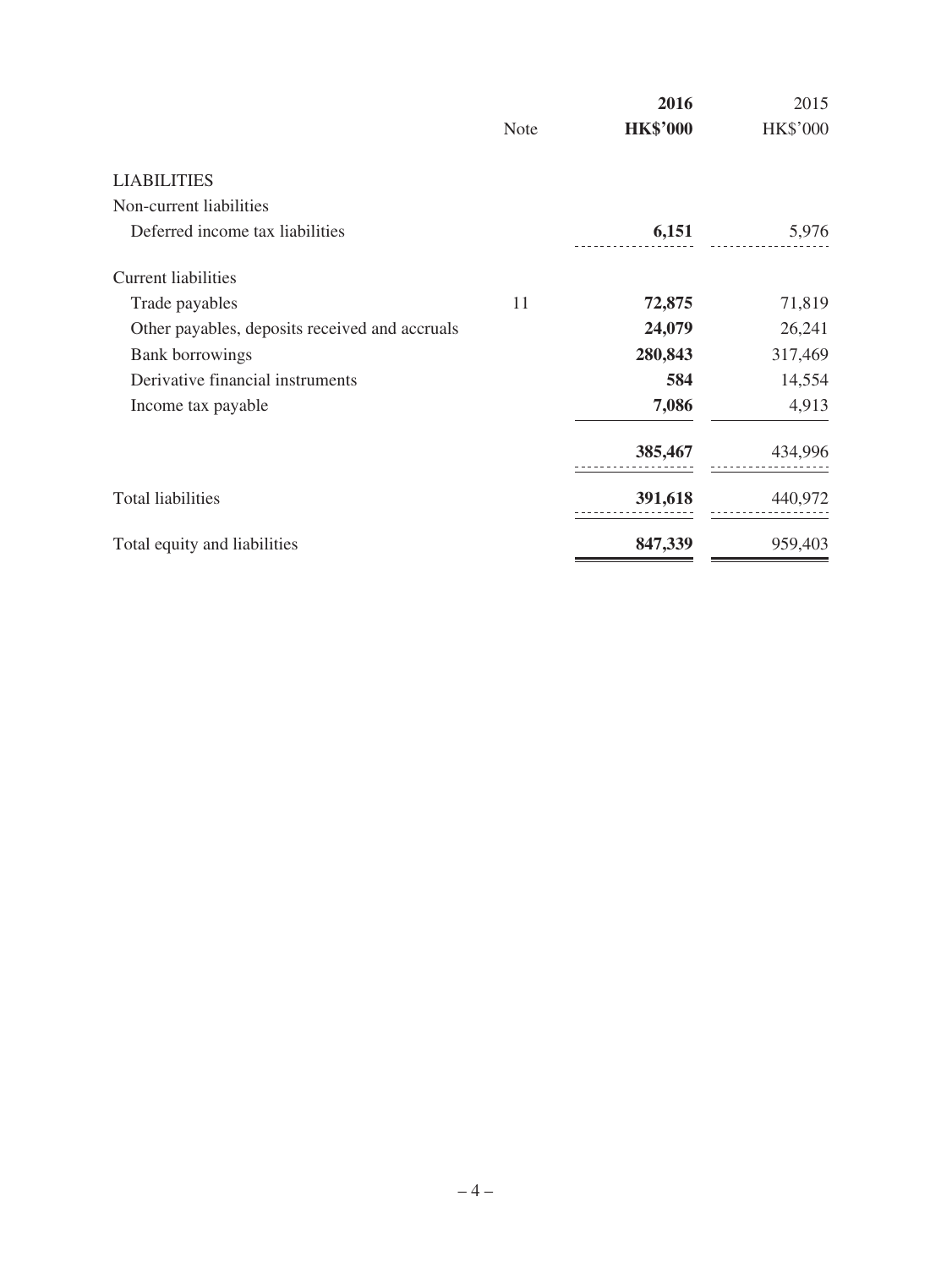Notes:

#### **1. Basis of preparation**

The consolidated financial statements of the Group have been prepared in accordance with all applicable Hong Kong Financial Reporting Standards ("HKFRSs") issues by the Hong Kong Institute of Certified Public Accountants ("HKICPA"). The consolidated financial statements have been prepared under the historical cost convention, as modified by the revaluation of investment properties, available-for-sale financial assets, financial assets and financial liabilities (including derivative instruments) at fair value through profit or loss, which are carried at fair value.

The preparation of financial statements in conformity with HKFRSs requires the use of certain critical accounting estimates. It also requires management to exercise its judgement in the process of applying the Group's accounting policies.

- (a) Effect of adopting new standards, amendments/revises to standards and interpretation There are no new standards, amendments/revises to standards and interpretation issued by the HKICPA which are mandatory for the Group's financial year beginning on 1st July 2015.
- (b) New Hong Kong Companies Ordinance (Cap. 622) In addition, the requirements of Part 9 "Accounts and Audit" of the new Hong Kong Companies Ordinance (Cap. 622) come into operation during the financial year, as a result, there are changes to presentation and disclosures of certain information in the consolidated financial statements.
- (c) The following new standards and amendments to standards have been issued but are not effective for the annual period beginning 1st July 2015 and have not been early adopted:

| Amendment to Hong Kong<br>Accounting Standard ("HKAS") 16<br>and HKAS 38 | Classification of Acceptable Methods of Depreciation and<br>Amortisation <sup>1</sup>     |
|--------------------------------------------------------------------------|-------------------------------------------------------------------------------------------|
| Amendment to HKFRS 11                                                    | Accounting for Acquisitions of Interests<br>in Joint Operations <sup><math>1</math></sup> |
| Amendments to HKAS 16 and<br>HKAS41                                      | Bearer Plants <sup>1</sup>                                                                |
| Amendment to HKAS 27                                                     | Equity Method in Separate Financial Statements <sup>1</sup>                               |
| Annual Improvements Project                                              | Annual Improvements 2012 - 2014 Cycle <sup>1</sup>                                        |
| Amendments to HKFRS 10.<br>HKFRS 12 and HKAS 28                          | Investment Entities: Applying the Consolidation<br>Exception $1$                          |
| Amendments to HKAS 1                                                     | Disclosure Initiative <sup>1</sup>                                                        |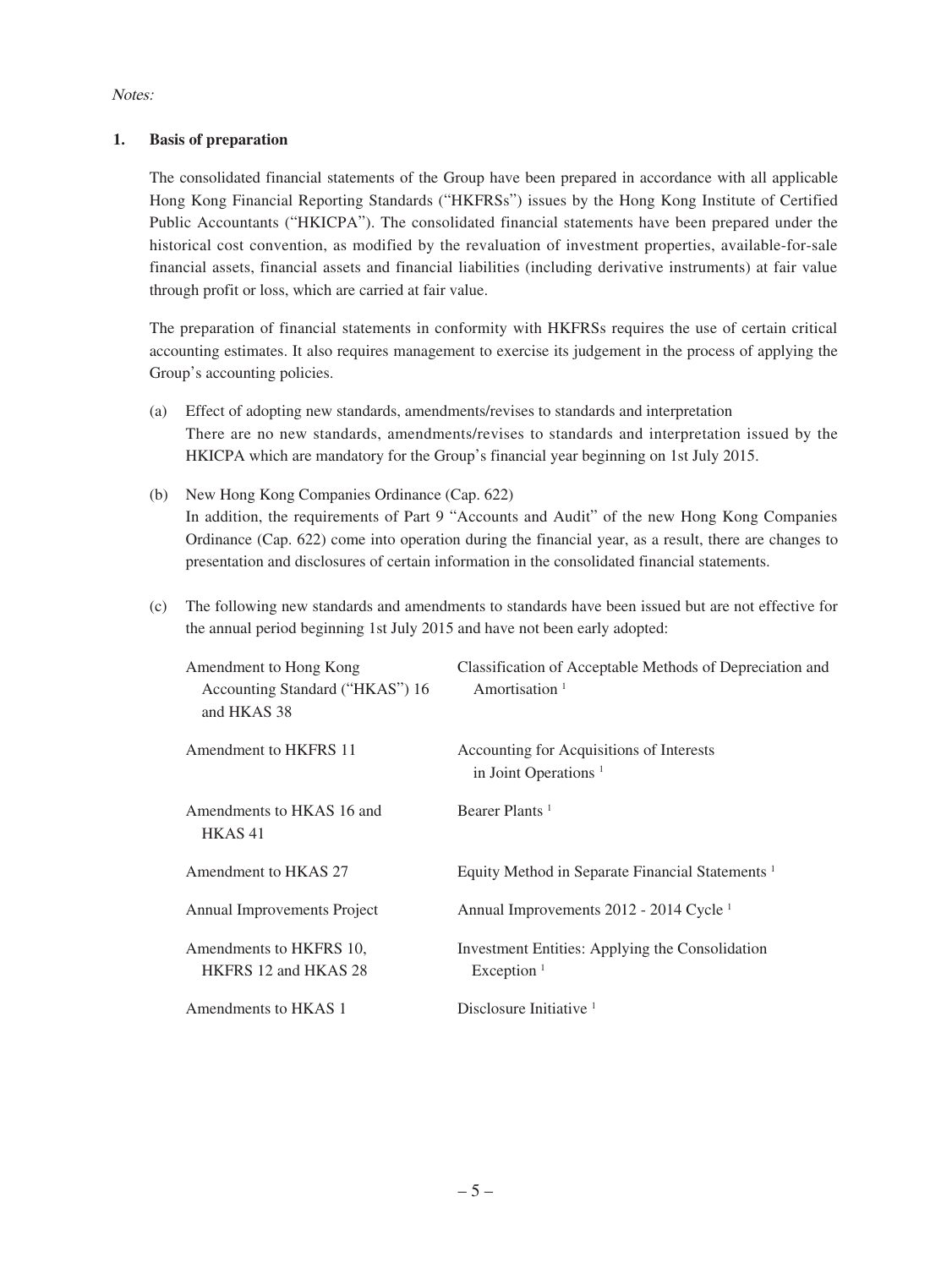| <b>HKFRS 14</b>                                                                     | Regulatory Deferral Accounts <sup>1</sup>                                                             |  |  |  |
|-------------------------------------------------------------------------------------|-------------------------------------------------------------------------------------------------------|--|--|--|
| <b>HKFRS 9</b>                                                                      | Financial Instruments <sup>2</sup>                                                                    |  |  |  |
| <b>HKFRS 15</b>                                                                     | Revenue from Contracts with Customers <sup>2</sup>                                                    |  |  |  |
| HKFRS 16                                                                            | Leases $3$                                                                                            |  |  |  |
| Amendments to HKFRS 10 and<br>HKAS <sub>28</sub>                                    | Sale or Contribution of Assets between an Investor and<br>its Associate or Joint Venture <sup>4</sup> |  |  |  |
| $\mathbf{1}$<br>Effective for annual periods beginning on or after 1st January 2016 |                                                                                                       |  |  |  |
| Effective for annual periods beginning on or after 1st January 2018                 |                                                                                                       |  |  |  |
| 3<br>Effective for annual periods beginning on or after 1st January 2019            |                                                                                                       |  |  |  |
|                                                                                     |                                                                                                       |  |  |  |

<sup>4</sup> To be determined

The Group has commenced an assessment of the impact of these new standards and amendments to standards but is not yet in a position to state whether these new standards and amendments to standards would have a significant impact to the Group's results of operations and financial position.

#### **2. Revenue and segment information**

|                                | 2016<br><b>HK\$'000</b> | 2015<br><b>HK\$'000</b> |
|--------------------------------|-------------------------|-------------------------|
| Revenue                        |                         |                         |
| Sales of goods                 | 1,503,199               | 1,615,716               |
| Provision of logistic services | 2,864                   | 4,110                   |
|                                | 1,506,063               | 1,619,826               |

The Group is principally engaged in the manufacturing and trading of plastic materials, pigments, colorants, compounded plastic resins and engineering plastic products.

The chief operating decision-maker ("CODM") has been identified as the Executive Directors of the Company. Management has determined the operating segments based on the reports reviewed by the CODM that are used to assess performance and allocate resources. The CODM considers the business from the operations nature and the type of products perspective, including the trading of plastic materials ("Trading"), manufacturing and sale of colorants, pigments and compounded plastic resins ("Colorants"), manufacturing and sale of engineering plastic products ("Engineering plastics") and other corporate and business activities, including the provision of logistic services ("Others").

Each of the Group's operating segments represents a strategic business unit that is managed by different business unit leaders. Inter-segment transactions are entered into under the normal commercial terms and conditions that would also be available to unrelated third parties. Information provided to the CODM is measured in a manner consistent with that in the consolidated financial statements.

The CODM assesses the performance of the operating segments based on a measure of revenue and operating profit, which is in a manner consistent with that of the consolidated financial statements.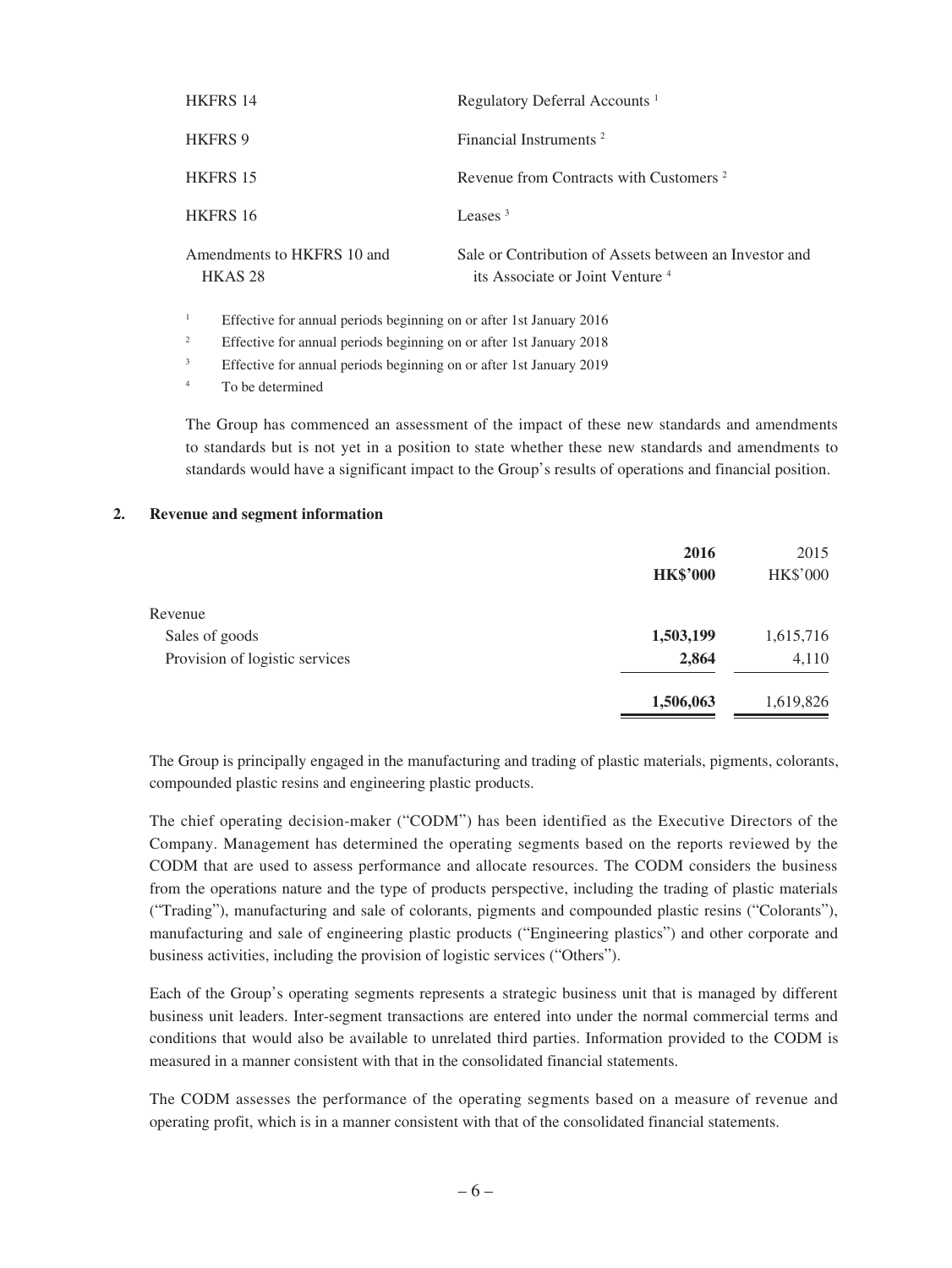The segment information provided to the CODM for the reportable segments for the year ended 30th June 2016 is as follows:

|                                                       |                                   |                                     | <b>Engineering</b>          |                                  |                          |
|-------------------------------------------------------|-----------------------------------|-------------------------------------|-----------------------------|----------------------------------|--------------------------|
|                                                       | <b>Trading</b><br><b>HK\$'000</b> | <b>Colorants</b><br><b>HK\$'000</b> | plastics<br><b>HK\$'000</b> | <b>Others</b><br><b>HK\$'000</b> | Group<br><b>HK\$'000</b> |
| Turnover                                              |                                   |                                     |                             |                                  |                          |
| - Gross revenue                                       | 1,046,494                         | 343,969                             | 183,686                     | 2,925                            | 1,577,074                |
| - Inter-segment revenue                               | (65,300)                          | (3,738)                             | (1,918)                     | (55)                             | (71, 011)                |
| Revenue from external customers                       | 981,194                           | 340,231                             | 181,768                     | 2,870                            | 1,506,063                |
| Segment results                                       | (43, 130)                         | 35,194                              | 8,403                       | (5,002)                          | (4, 535)                 |
| Finance income                                        | 1,124                             | 143                                 | 298                         |                                  | 1,565                    |
| Finance costs                                         | (8,279)                           | (1, 485)                            | (1,003)                     | (331)                            | (11,098)                 |
| (Loss)/profit before income tax<br>Income tax expense | (50, 285)                         | 33,852                              | 7,698                       | (5,333)                          | (14,068)<br>(11,297)     |
| Loss for the year                                     |                                   |                                     |                             |                                  | (25,365)                 |
| Non-controlling interests                             |                                   |                                     |                             |                                  | (1,127)                  |
| Loss attributable to equity                           |                                   |                                     |                             |                                  |                          |
| holders of the Company                                |                                   |                                     |                             |                                  | (26, 492)                |
| Other information:                                    |                                   |                                     |                             |                                  |                          |
| Additions to non-current assets                       |                                   |                                     |                             |                                  |                          |
| (other than financial                                 |                                   |                                     |                             |                                  |                          |
| instruments and deferred<br>tax assets)               | 192                               | 2,930                               | 5,074                       | 106                              | 8,302                    |
| Depreciation of property,<br>plant and equipment      | 744                               | 5,934                               | 10,990                      | 726                              | 18,394                   |
| Amortisation of leasehold land<br>and land use rights | 381                               | 276                                 | 32                          | 78                               | 767                      |
| Provision for/(reversal of)                           |                                   |                                     |                             |                                  |                          |
| impairment of inventories, net                        | 3,292                             | (1,155)                             | (117)                       | (4)                              | 2,016                    |
| (Reversal of)/provision for<br>impairment of trade    |                                   |                                     |                             |                                  |                          |
| receivables, net                                      | (142)                             | 29                                  |                             | 513                              | 400                      |
| Fair value losses on derivative                       |                                   |                                     |                             |                                  |                          |
| financial instruments, net                            | 13,358                            |                                     |                             |                                  | 13,358                   |
| Fair value losses/(gains)<br>on investment properties | 212                               |                                     |                             | (1,950)                          | (1,738)                  |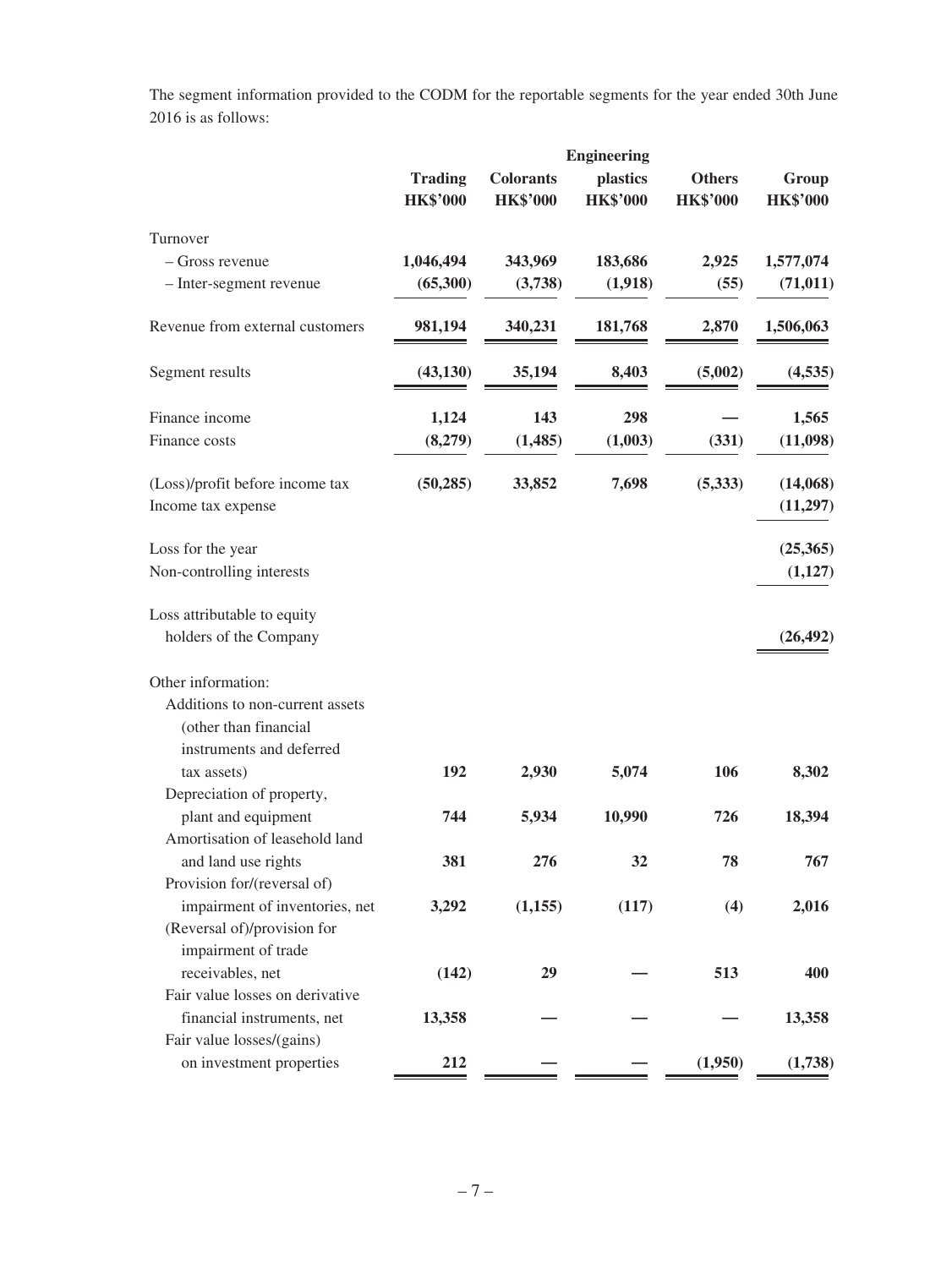The segment information provided to the CODM for the reportable segments as at 30th June 2016 is as follows:

|                          | <b>Engineering</b>                |                                     |                                    |                                  |                          |
|--------------------------|-----------------------------------|-------------------------------------|------------------------------------|----------------------------------|--------------------------|
|                          | <b>Trading</b><br><b>HK\$'000</b> | <b>Colorants</b><br><b>HK\$'000</b> | <i>plastics</i><br><b>HK\$'000</b> | <b>Others</b><br><b>HK\$'000</b> | Group<br><b>HK\$'000</b> |
| Segment assets           | 315,548                           | 276,975                             | 135,495                            | 119,321                          | 847,339                  |
| Total assets             |                                   |                                     |                                    |                                  | 847,339                  |
| Segment liabilities      | (67,776)                          | (29, 119)                           | (10, 835)                          | (3,045)                          | (110, 775)               |
| <b>Borrowings</b>        | (220, 568)                        | (24,306)                            | (28, 140)                          | (7, 829)                         | (280, 843)               |
| <b>Total liabilities</b> | (288, 344)                        | (53, 425)                           | (38,975)                           | (10, 874)                        | (391, 618)               |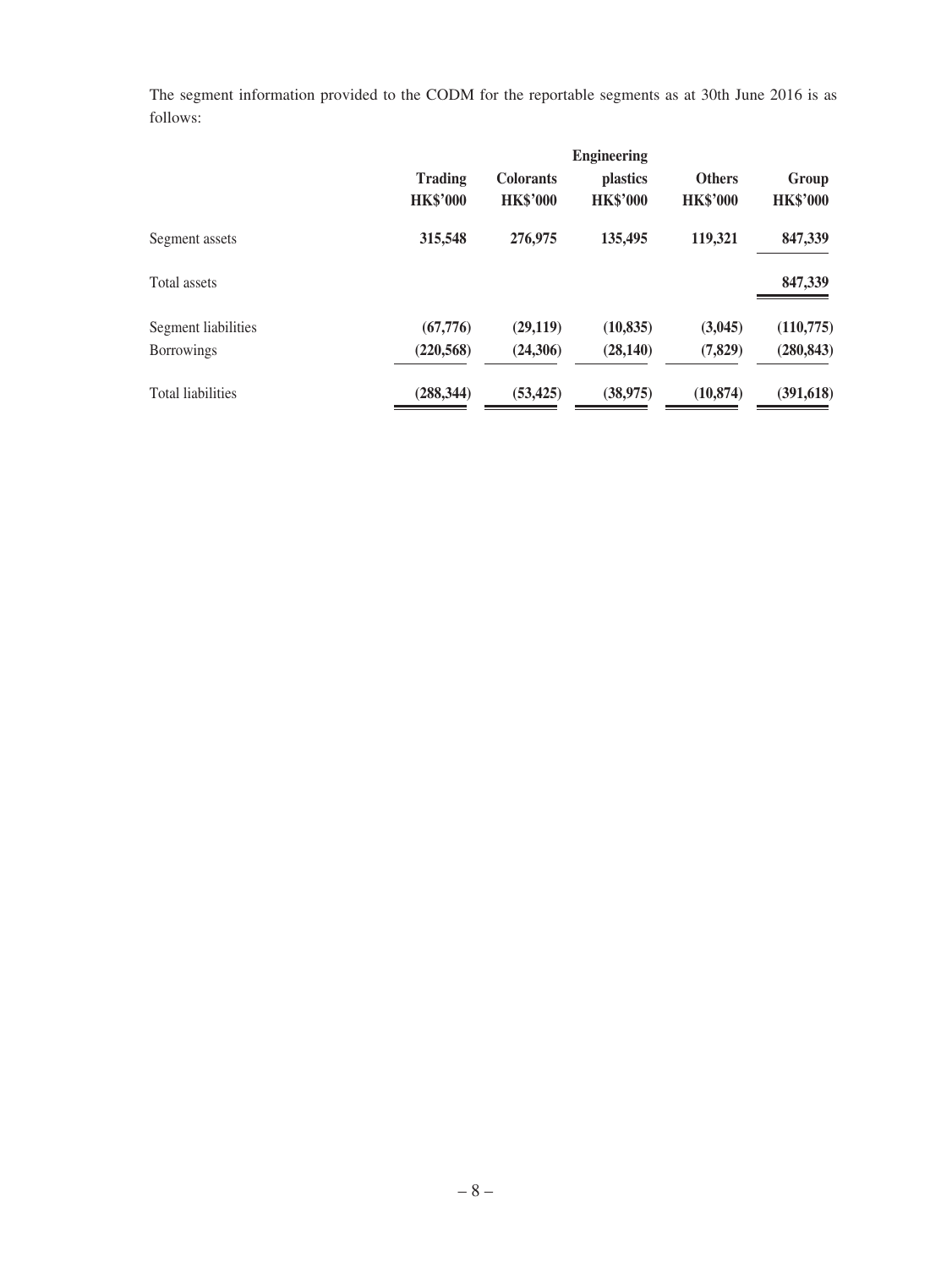The segment information provided to the CODM for the reportable segments for the year ended 30th June 2015 is as follows:

|                                                  | Engineering |           |          |                 |                 |  |
|--------------------------------------------------|-------------|-----------|----------|-----------------|-----------------|--|
|                                                  | Trading     | Colorants | plastics | Others          | Group           |  |
|                                                  | HK\$'000    | HK\$'000  | HK\$'000 | <b>HK\$'000</b> | <b>HK\$'000</b> |  |
| Turnover                                         |             |           |          |                 |                 |  |
| $-$ Gross revenue                                | 1,135,162   | 382,829   | 189,179  | 4,163           | 1,711,333       |  |
| - Inter-segment revenue                          | (87, 558)   | (2,656)   | (1,293)  |                 | (91, 507)       |  |
| Revenue from external customers                  | 1,047,604   | 380,173   | 187,886  | 4,163           | 1,619,826       |  |
| Segment results                                  | 2,953       | 35,137    | 7,318    | (1,951)         | 43,457          |  |
| Finance income                                   | 1,722       | 168       | 359      |                 | 2,249           |  |
| Finance costs                                    | (7,683)     | (1,956)   | (1,233)  | (264)           | (11, 136)       |  |
| (Loss)/profit before income tax                  | (3,008)     | 33,349    | 6,444    | (2,215)         | 34,570          |  |
| Income tax expense                               |             |           |          |                 | (7, 566)        |  |
| Profit for the year                              |             |           |          |                 | 27,004          |  |
| Non-controlling interests                        |             |           |          |                 | (1,779)         |  |
| Profit attributable to equity holders            |             |           |          |                 |                 |  |
| of the Company                                   |             |           |          |                 | 25,225          |  |
| Other information:                               |             |           |          |                 |                 |  |
| Additions to non-current assets                  |             |           |          |                 |                 |  |
| (other than financial                            |             |           |          |                 |                 |  |
| instruments and deferred                         | 822         |           | 8,311    |                 |                 |  |
| tax assets)                                      |             | 9,505     |          | 294             | 18,932          |  |
| Depreciation of property,<br>plant and equipment | 765         | 5,788     | 10,169   | 839             | 17,561          |  |
| Amortisation of leasehold land                   |             |           |          |                 |                 |  |
| and land use rights                              | 398         | 207       | 32       | 78              | 715             |  |
| Reversal of impairment of                        |             |           |          |                 |                 |  |
| inventories, net                                 | (2,791)     | (113)     | (102)    |                 | (3,006)         |  |
| Provision for impairment of                      |             |           |          |                 |                 |  |
| trade receivables, net                           |             | 948       | 392      |                 | 1,340           |  |
| Fair value gains on derivative                   |             |           |          |                 |                 |  |
| financial instruments, net                       | (17,664)    |           |          |                 | (17, 664)       |  |
| Fair value gains on                              |             |           |          |                 |                 |  |
| investment properties                            | (116)       |           |          | (1,400)         | (1,516)         |  |
|                                                  |             |           |          |                 |                 |  |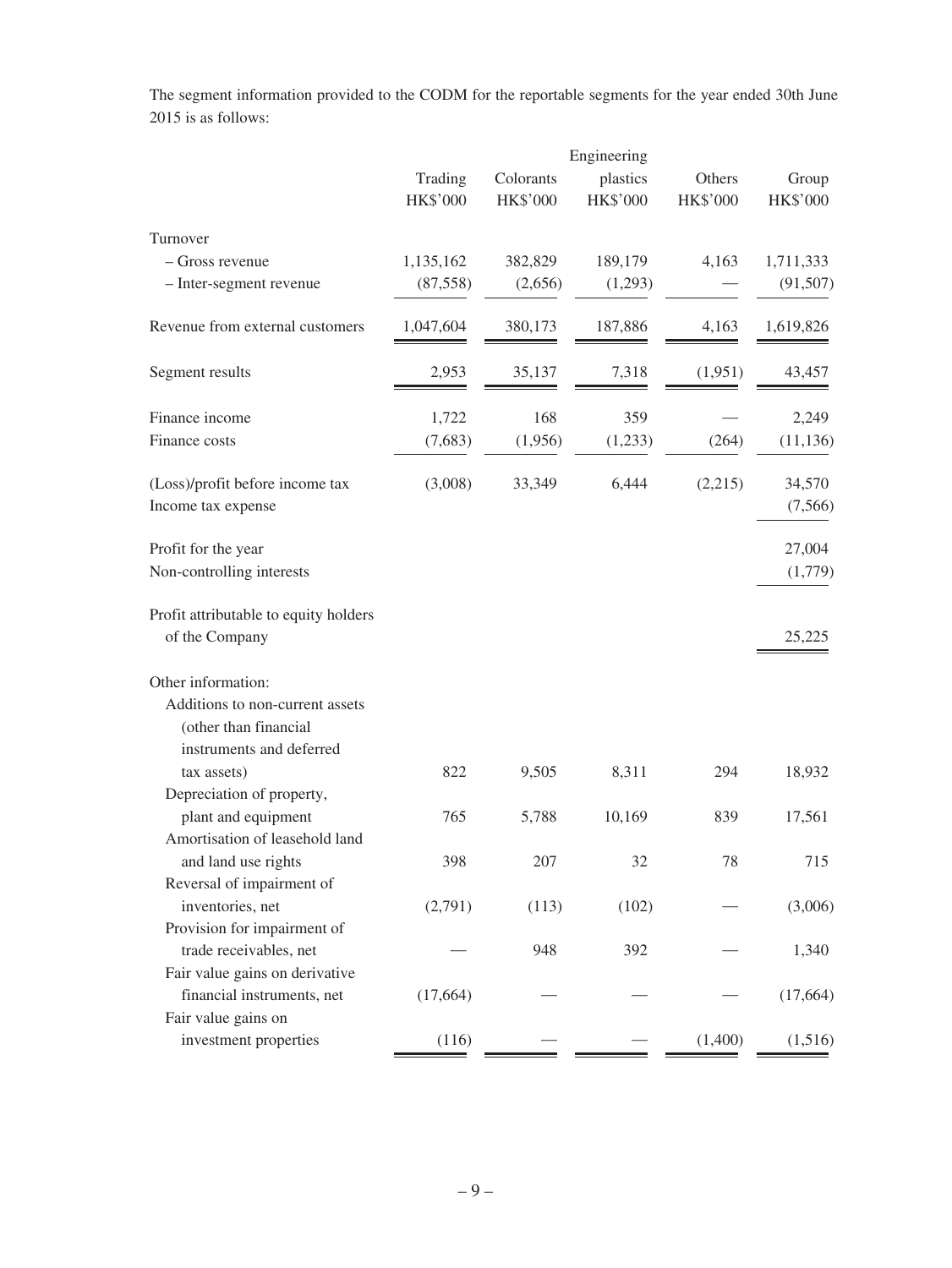The segment information provided to the CODM for the reportable segments as at 30th June 2015 is as follows:

| Engineering     |                 |                 |                 |                 |
|-----------------|-----------------|-----------------|-----------------|-----------------|
| Trading         | Colorants       | plastics        | Others          | Group           |
| <b>HK\$'000</b> | <b>HK\$'000</b> | <b>HK\$'000</b> | <b>HK\$'000</b> | <b>HK\$'000</b> |
| 392,363         | 290,816         | 156,485         | 119.739         | 959,403         |
|                 |                 |                 |                 | 959,403         |
| (74,217)        | (29,510)        | (13,351)        | (6,425)         | (123,503)       |
| (238, 011)      | (28, 550)       | (43,960)        | (6,948)         | (317, 469)      |
| (312, 228)      | (58,060)        | (57,311)        | (13,373)        | (440, 972)      |
|                 |                 |                 |                 |                 |

The entity is domiciled in Hong Kong. The revenue from external customers from Hong Kong for the year ended 30th June 2016 is approximately HK\$637,372,000 (2015: HK\$732,523,000), and the total of its revenue from external customers from other locations (mainly the People's Republic of China (the "PRC")) is approximately HK\$868,691,000 (2015: HK\$887,303,000).

At 30th June 2016, the total of non-current assets other than financial instruments and deferred tax assets located in Hong Kong is approximately HK\$153,244,000 (2015: HK\$158,620,000), and the total of these non-current assets located in other locations (mainly the PRC) is approximately HK\$94,714,000 (2015: HK\$106,343,000).

#### **3. Other income**

|               | 2016<br><b>HK\$'000</b> | 2015<br><b>HK\$'000</b> |
|---------------|-------------------------|-------------------------|
| Rental income | 5,594                   | 5,318                   |

Outgoings in respect of investment properties amounted to approximately HK\$208,000 (2015: HK\$179,000).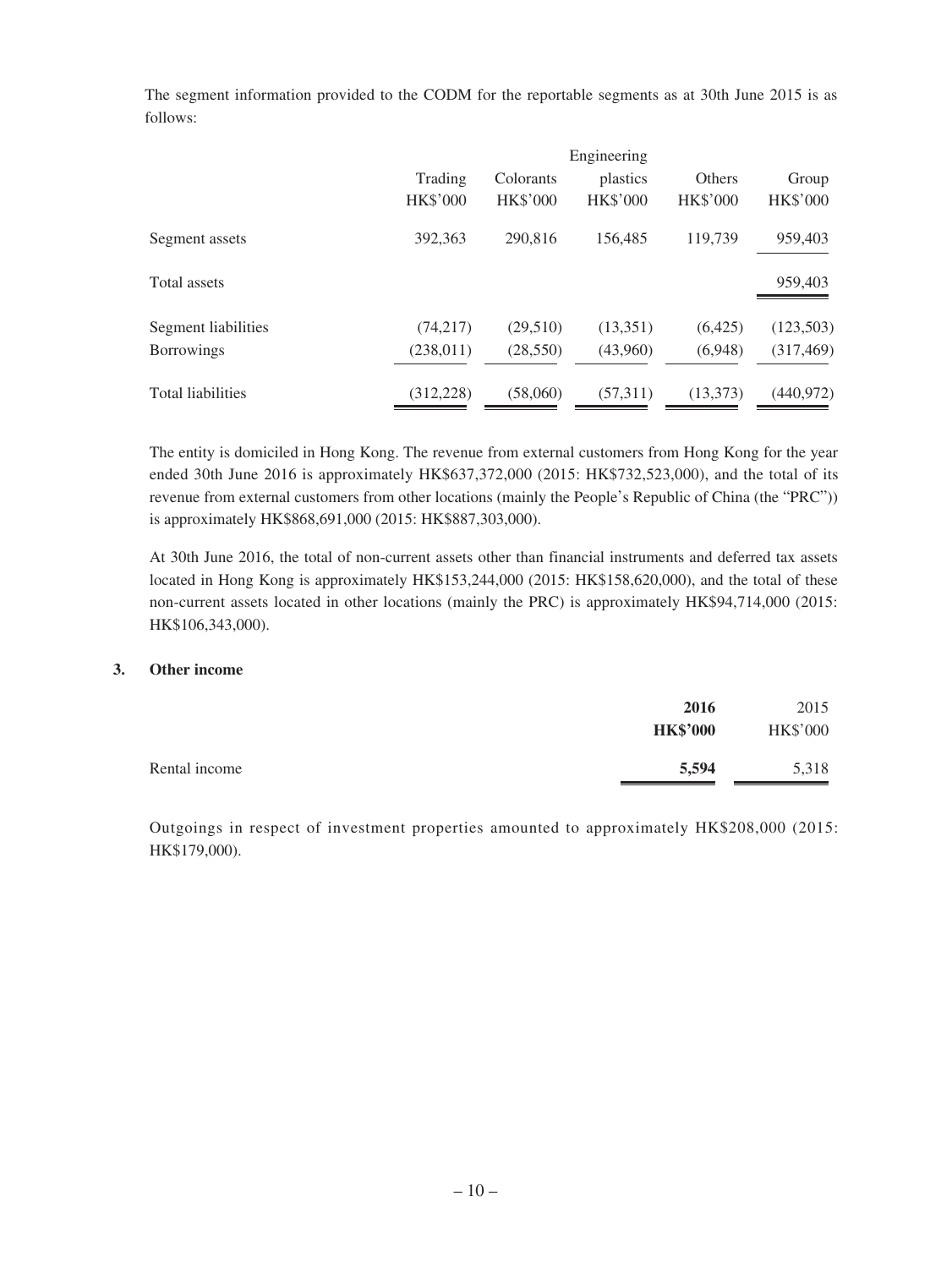## **4. Other (losses)/gains, net**

|                                                  | 2016            | 2015            |
|--------------------------------------------------|-----------------|-----------------|
|                                                  | <b>HK\$'000</b> | <b>HK\$'000</b> |
| Fair value gains on investment properties        | 1,738           | 1,516           |
| Fair value (losses)/gains from forward           |                 |                 |
| foreign exchange contracts held for trading, net | (13,358)        | 17,664          |
| Net exchange losses                              | (1, 433)        | (810)           |
|                                                  | (13, 053)       | 18,370          |

## **5. Expenses by nature**

|                                                                     | 2016            | 2015            |
|---------------------------------------------------------------------|-----------------|-----------------|
|                                                                     | <b>HK\$'000</b> | <b>HK\$'000</b> |
| Cost of inventories sold excluding manufacturing costs              | 1,234,787       | 1,342,535       |
| Amortisation of leasehold land and land use rights                  | 767             | 715             |
| Auditor's remuneration                                              |                 |                 |
| - Audit services                                                    | 2,526           | 2,396           |
| - Non-audit services                                                | 599             | 603             |
| Depreciation                                                        | 18,394          | 17,561          |
| Provision for impairment of trade receivables, net                  | 400             | 1,340           |
| Provision for/(reversal of) impairment of inventories, net          | 2,016           | (3,006)         |
| Gain on disposal of property, plant and equipment                   | (165)           | (280)           |
| Employee benefit expenses,                                          |                 |                 |
| including Directors' emoluments                                     | 128,750         | 123,512         |
| Operating lease rentals in respect of land and buildings            | 8,254           | 8,911           |
| Repairs and maintenance expenses                                    | 4,127           | 3,752           |
| Transportation and packaging expenses                               | 26,935          | 27,731          |
| Travelling and office expenses                                      | 10,129          | 10,850          |
| Utility expenses                                                    | 15,200          | 15,527          |
| Other expenses                                                      | 50,420          | 47,910          |
| Total cost of sales, distribution costs and administrative expenses | 1,503,139       | 1,600,057       |
| Representing:                                                       |                 |                 |
| Cost of sales                                                       | 1,318,513       | 1,420,687       |
| Distribution costs                                                  | 79,744          | 76,358          |
| Administrative expenses                                             | 104,882         | 103,012         |
|                                                                     | 1,503,139       | 1,600,057       |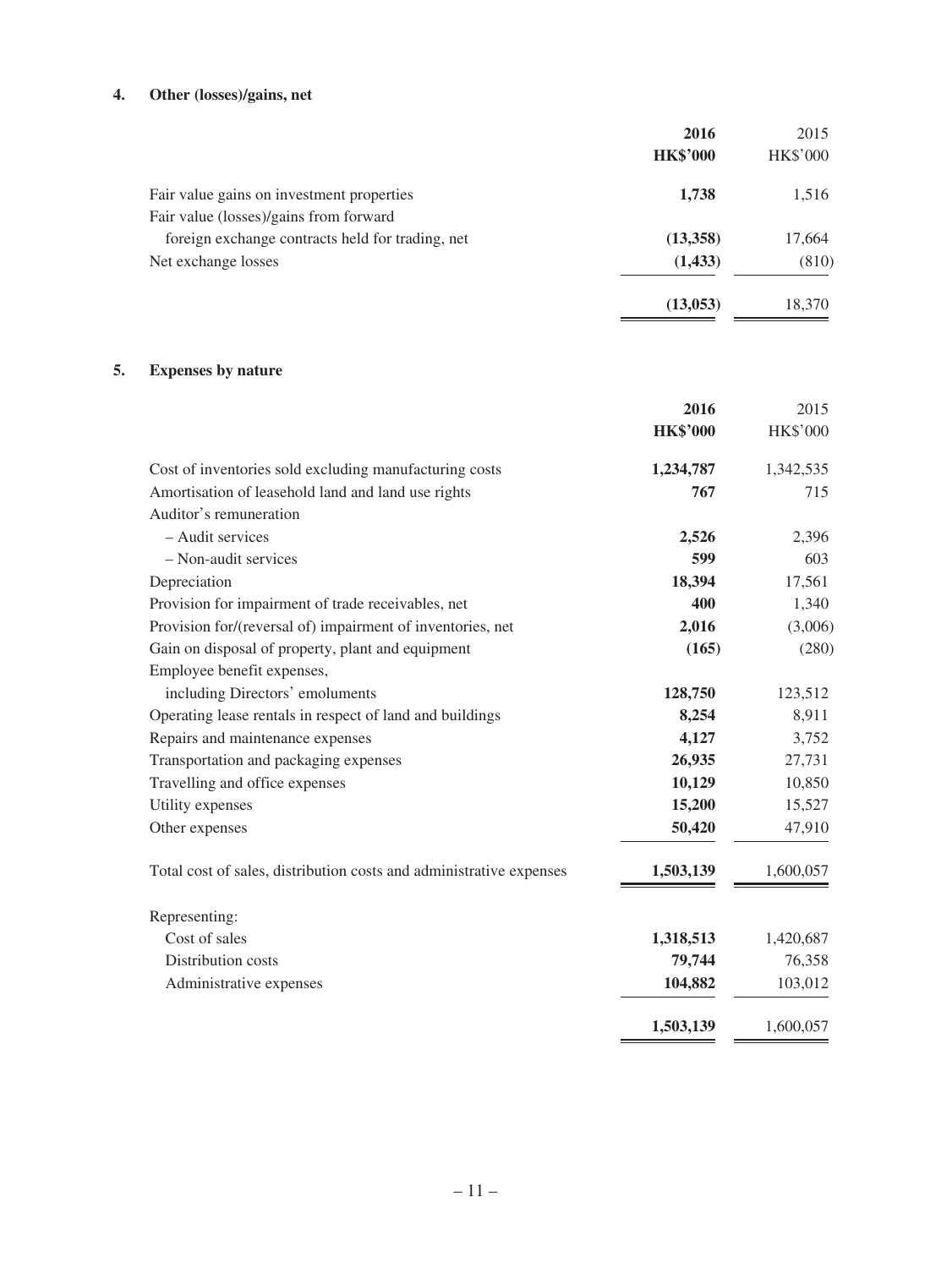### **6. Finance income and costs**

|                                                                  | 2016            | 2015            |
|------------------------------------------------------------------|-----------------|-----------------|
|                                                                  | <b>HK\$'000</b> | <b>HK\$'000</b> |
| Finance income:                                                  |                 |                 |
| - Interest income from bank deposits                             | 233             | 321             |
| - Net exchange gains on financing activities                     | 1,332           | 1,928           |
|                                                                  | 1,565           | 2,249           |
| Finance costs:                                                   |                 |                 |
| - Interest on bank borrowings wholly repayable within five years | (11,098)        | (11, 136)       |
| Finance costs, net                                               | (9,533)         | (8,887)         |

#### **7. Income tax expense**

Hong Kong profits tax has been provided for at the rate of 16.5% (2015: 16.5%) on the estimated assessable profit for the year. Taxation on the Group's subsidiaries established and operate in the PRC has been calculated on the estimated assessable profit for the year at the rates of taxation as applicable to the relevant subsidiaries.

The amount of income tax charged to the consolidated income statement represents:

|                                          | 2016            | 2015            |
|------------------------------------------|-----------------|-----------------|
|                                          | <b>HK\$'000</b> | <b>HK\$'000</b> |
| Current income tax:                      |                 |                 |
| Hong Kong profits tax                    | 1,875           | 1,203           |
| PRC corporate income tax                 | 9,359           | 6,801           |
| PRC withholding tax on dividend income   | 219             |                 |
| (Over)/under-provision in previous years | (248)           | 3               |
|                                          | 11,205          | 8,007           |
| Deferred income tax                      | 92              | (441)           |
|                                          | 11,297          | 7,566           |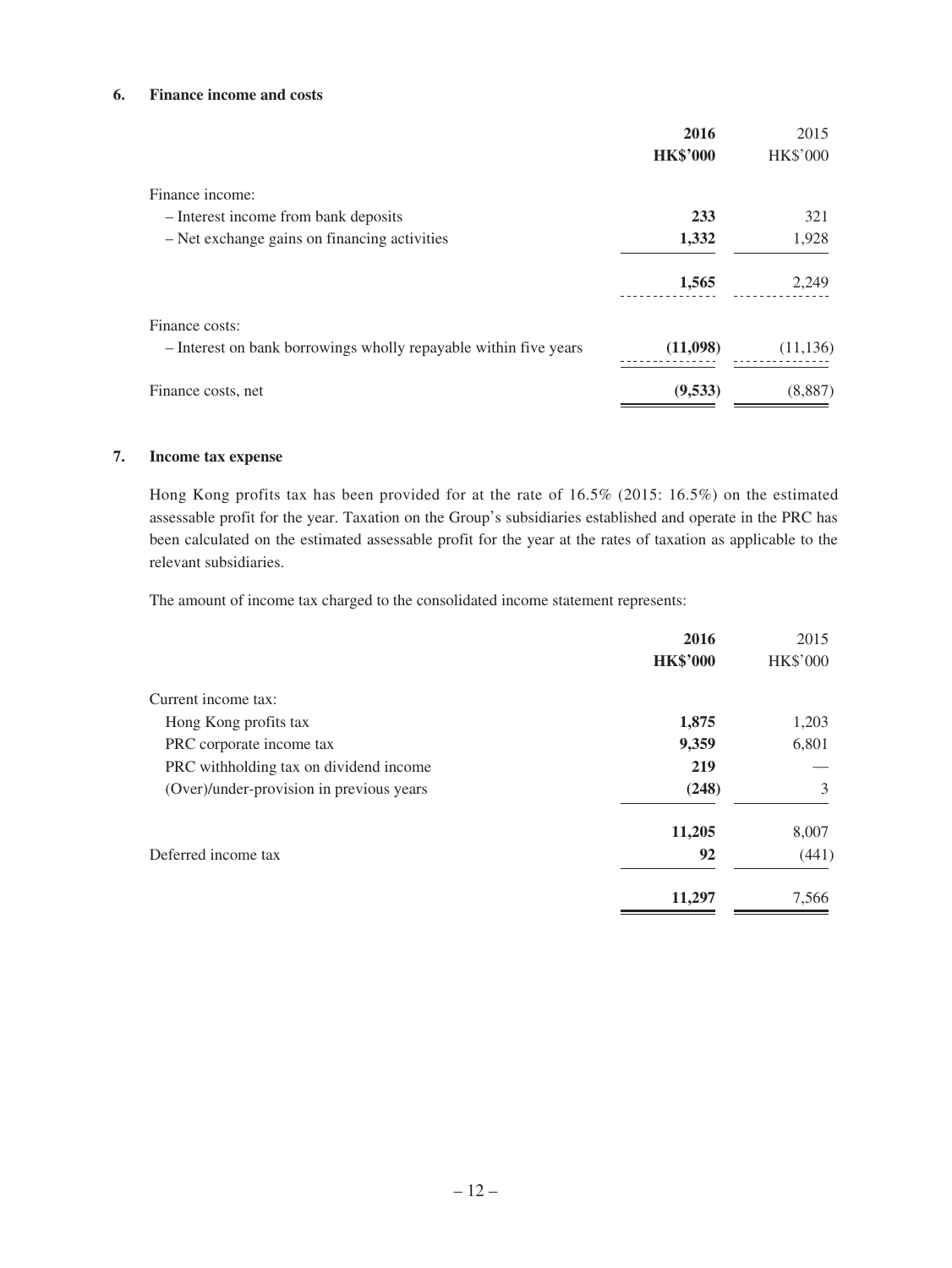#### **8. Dividends**

|                                                               | 2016<br><b>HK\$'000</b> | 2015<br>HK\$'000 |
|---------------------------------------------------------------|-------------------------|------------------|
| Interim, paid, of Nil (2015: Nil) per ordinary share          |                         |                  |
| Final, proposed, of Nil (2015: HK1.0 cent) per ordinary share |                         | 3,692            |
|                                                               |                         | 3,692            |

#### Notes:

- (a) At a meeting held on 27th February 2015, the Directors resolved not to declare any interim dividend for the six months ended 31st December 2014.
- (b) At a meeting held on 24th September 2015, the Directors proposed a final dividend of HK\$1.0 cent per share, totalling HK\$3,692,000 for the year ended 30th June 2015, which was paid during the year ended 30th June 2016, and has been reflected as an appropriation of retained earnings for the year ended 30th June 2016.
- (c) At a meeting held on 25th February 2016, the Directors resolved not to declare any interim dividend for the six months ended 31st December 2015.
- (d) At a meeting held on 27th September 2016, the Directors resolved not to declare any final dividend for the year ended 30th June 2016.

#### **9. (Loss)/earnings per share**

#### **Basic**

Basic (loss)/earnings per share is calculated by dividing the (loss)/profit attributable to equity holders of the Company by the weighted average number of ordinary shares in issue during the year.

|                                                                        | 2016        | 2015        |
|------------------------------------------------------------------------|-------------|-------------|
| (Loss)/profit attributable to equity holders of the Company (HK\$'000) | (26, 492)   | 25,225      |
| Weighted average number of ordinary shares in issue                    | 369,200,000 | 369,200,000 |
| Basic (loss)/earnings per share (HK cents per share)                   | (7.18)      | 6.83        |

#### **Diluted**

Dilutive (loss)/earnings per share for the years ended 30th June 2016 and 2015 equal basic (loss)/earnings per share as there was no dilutive potential ordinary share as at the year ended 30th June 2016 and 2015.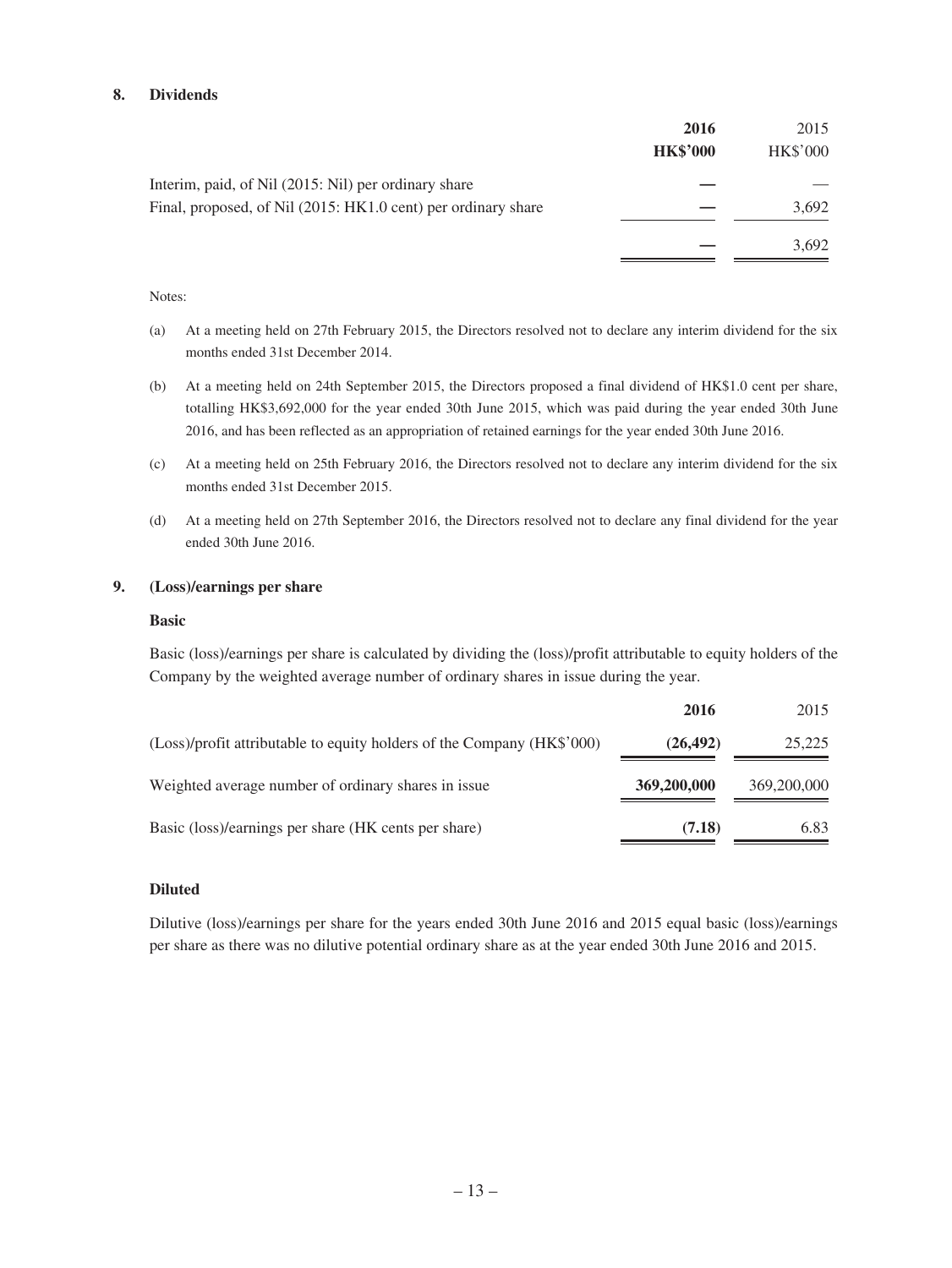#### **10. Trade and bills receivables**

|                                               | 2016            | 2015            |
|-----------------------------------------------|-----------------|-----------------|
|                                               | <b>HK\$'000</b> | <b>HK\$'000</b> |
| Trade receivables                             | 222,098         | 253,263         |
| Less: provision for impairment of receivables | (4,738)         | (4,700)         |
|                                               | 217,360         | 248,563         |
| Bills receivable                              | 30,726          | 27,948          |
|                                               | 248,086         | 276,511         |

The majority of the Group's sales were made with credit terms of 30 to 90 days. The remaining amounts are on letter of credit or bank's acceptance bill. The ageing analysis of trade receivables by invoice date is as follows:

|               | 2016<br><b>HK\$'000</b> | 2015<br><b>HK\$'000</b> |
|---------------|-------------------------|-------------------------|
| Below 90 days | 201,736                 | 230,126                 |
| 91 - 180 days | 11,478                  | 15,544                  |
| Over 180 days | 8,884                   | 7,593                   |
|               | 222,098                 | 253,263                 |

Bills receivable are mainly with maturity period of within 180 days.

Certain subsidiaries of the Group transferred certain bank's acceptance bills amounting to approximately HK\$20,594,000 (2015: HK\$9,583,000) with recourse in exchange for cash as at 30th June 2016. The transactions have been accounted for as collateralised bank advances.

#### **11. Trade payables**

A majority of the suppliers are on open account. Certain suppliers grant credit period of 30 to 90 days to the Group.

The ageing analysis of the trade payables by invoice date is as follows:

|               | 2016            | 2015            |
|---------------|-----------------|-----------------|
|               | <b>HK\$'000</b> | <b>HK\$'000</b> |
| Below 90 days | 71,615          | 70,798          |
| 91 - 180 days | 172             | 148             |
| Over 180 days | 1,088           | 873             |
|               | 72,875          | 71,819          |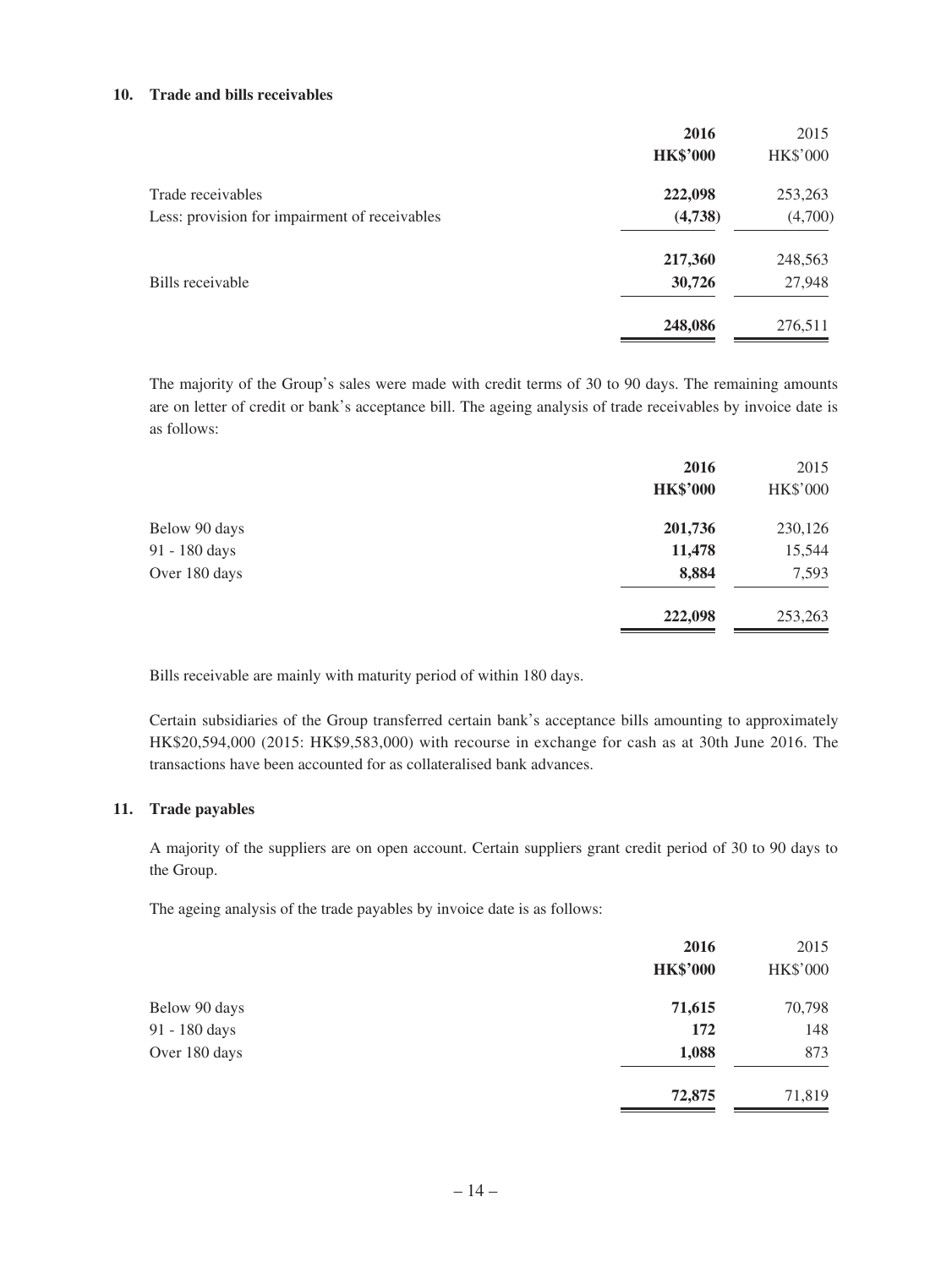#### **12. Commitments**

#### **(a) Capital commitments**

At 30th June 2016, the Group had the following capital commitments for addition of property, plant and equipment:

|                                 | 2016<br><b>HK\$'000</b> | 2015<br><b>HK\$'000</b> |
|---------------------------------|-------------------------|-------------------------|
| Contracted but not provided for | 4.111                   | 4.087                   |

#### **(b) Commitment under operating leases**

As at 30th June 2016, the Group had future aggregate minimum lease payments under non-cancellable operating leases in respect of land and buildings as follows:

|                                                   | 2016            | 2015            |
|---------------------------------------------------|-----------------|-----------------|
|                                                   | <b>HK\$'000</b> | <b>HK\$'000</b> |
| Not later than one year                           | 4,326           | 2,095           |
| Later than one year and not later than five years | 5,529           | 3,380           |
| Later than five years                             |                 | 138             |
|                                                   | 9,855           | 5,613           |

#### **13. Contingent liabilities**

During the year ended 30th June 2016, the Group received a claim from a customer in respect of the sales of alleged defective goods with claim amount approximately RMB5,000,000 (equivalent to HK\$5,814,000). The legal adviser of the Group on this claim is of the opinion that the Group has a good case to defend. On this basis, the Directors consider that the claim will unlikely result in any material financial impact on the Group.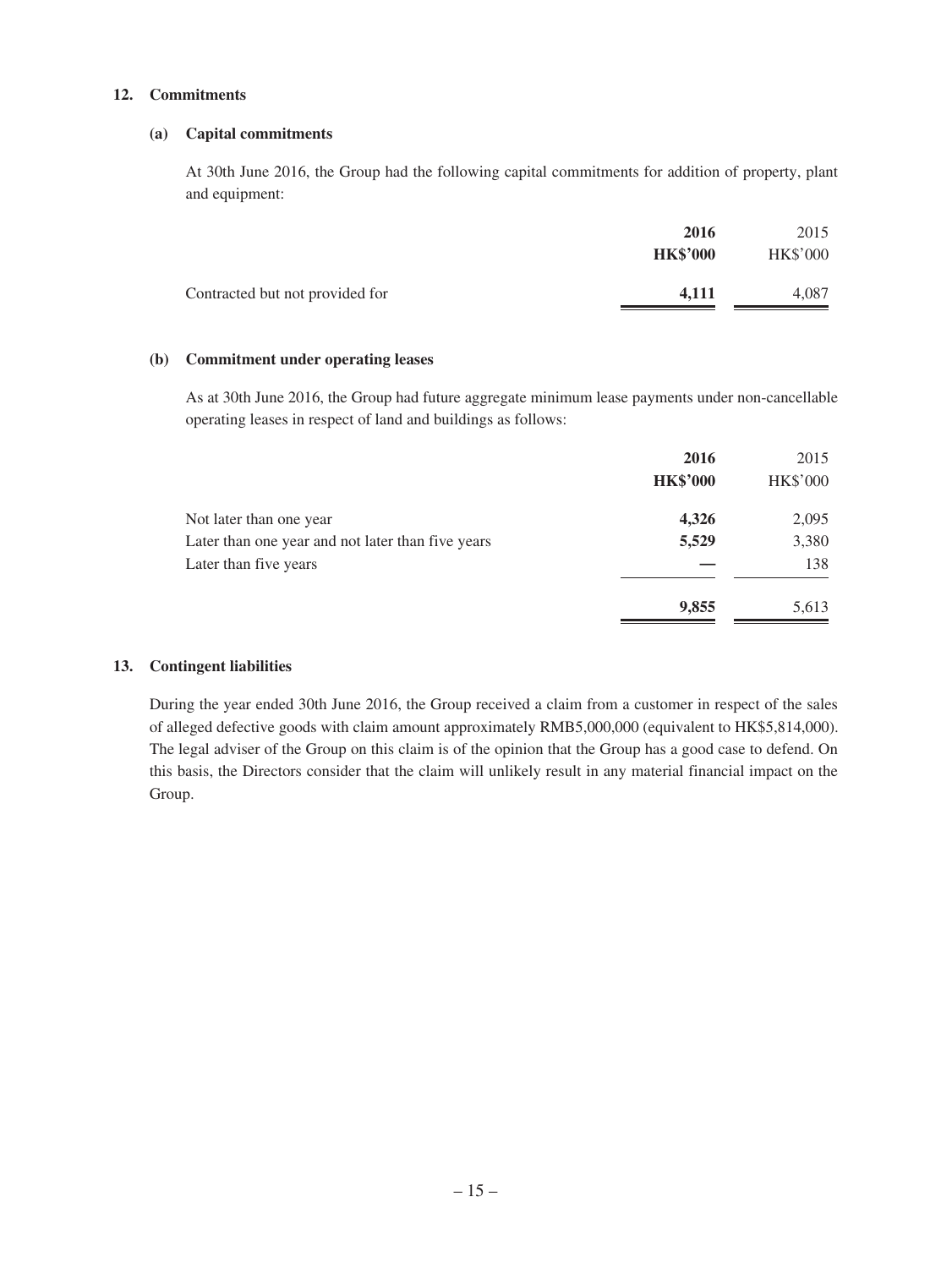### **DIVIDEND**

The Directors have resolved not to declare any final dividend for the year ended 30th June 2016.

#### **CLOSURE OF REGISTER OF MEMBERS**

The register of members of the Company will be closed from Tuesday, 22nd November 2016 to Thursday, 24th November 2016 (both dates inclusive) during which period no transfer of shares will be registered for determining the shareholders who are entitled to attend and vote at the forthcoming Annual General Meeting to be held on 24th November 2016. In order to be eligible to attend and vote at the meeting, all properly completed transfer forms accompanied by the relevant share certificates must be lodged with the Company's branch share registrar in Hong Kong, Union Registrars Limited, Suites 3301-04, 33/F., Two Chinachem Exchange Square, 338 King's Road, North Point, Hong Kong not later than 4:00 p.m. on Monday, 21st November 2016.

### **MANAGEMENT DISCUSSION AND ANALYSIS**

#### **BUSINESS REVIEW**

During the year under review, the Chinese economy continued to face downward pressure, while for the European Union, the Brexit referendum in June triggered economic upheavals in the region and globally. These plus the persistently low oil price have affected the price of raw materials for plastic products as well as the products themselves and market demand weakened. As a result, the Group's business development was challenged. For the year ended 30th June 2016, the Group's total turnover was HK\$1,506,063,000, representing a year-on-year drop of 7%. To cope with the challenging environment, the Group continued to develop and sell products with higher profit margin, carefully select quality customers and prudently manage inventory. As such, despite that there was a 6% decrease in its total gross profit to HK\$187,550,000, the Group was able to boost its gross profit margin to 12.5% from 12.3% in the same period last year.

However, with the external economic environment remaining weak and labour and transportation costs increasing in Mainland China, the Group's operating costs increased during the year. Furthermore, affected by fluctuation in the exchange rate of RMB, the Group recorded losses on forward foreign exchange contracts during the year. Loss attributable to equity holders of the Company was HK\$26,492,000 (2015: profit attributable to equity holders of the Company of HK\$25,225,000). Basic loss per share were HK7.18 cents (2015: earnings per share of HK6.83 cents).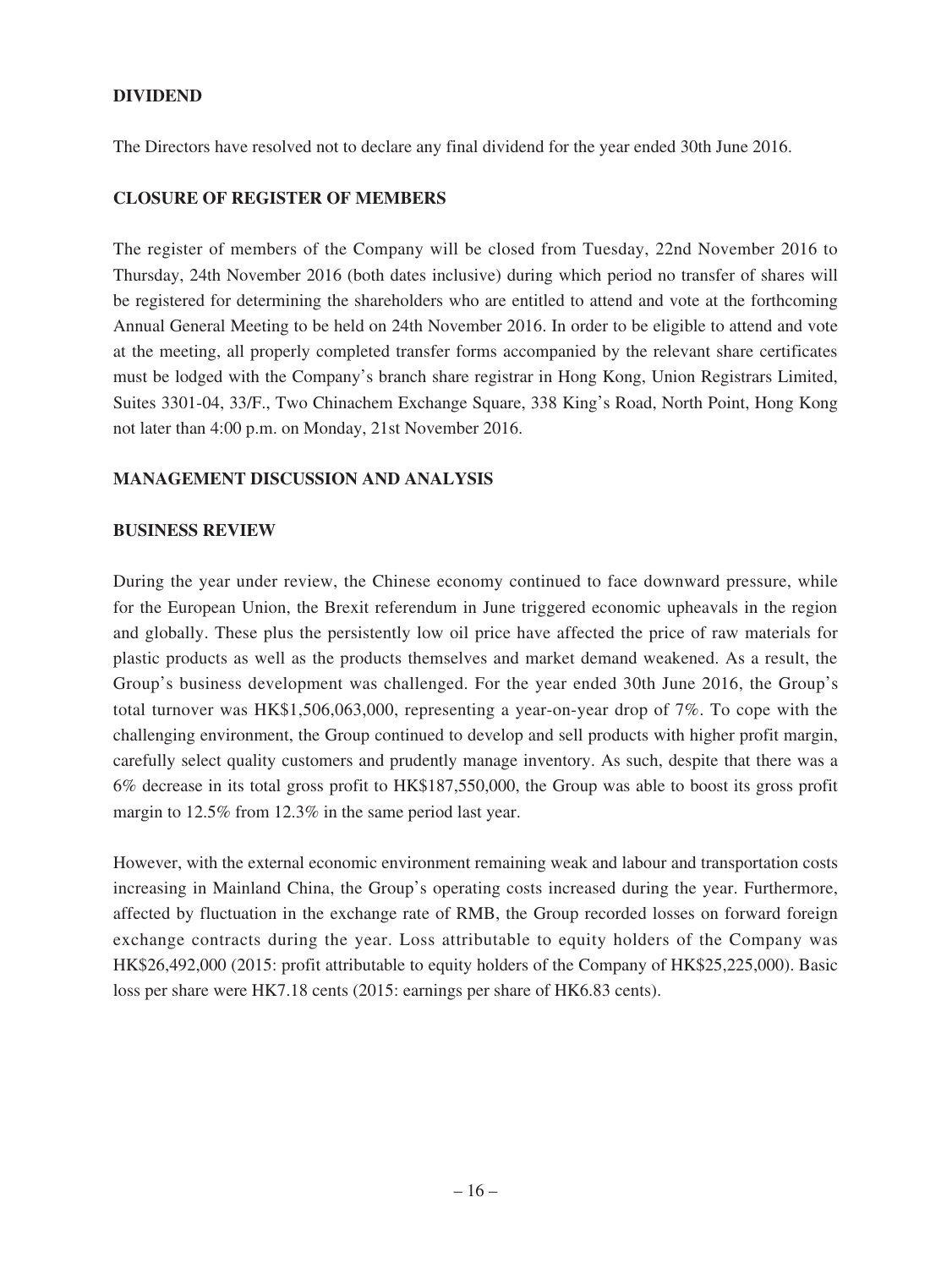To ensure the Group has sufficient capital for business development, the Board of Directors does not recommend payment of a final dividend.

Regarding the colorants, pigments and compounded plastic resin business segment, with customer demand for high value-added products remaining strong, the Group upheld the strategy of focusing on developing products that bring higher profit margin and also expanded into sectors with higher entry barriers such as smart electronic healthcare products and medical application related packaging. Furthermore, increasing popularity in handset use gives development potential to related technologies in areas including virtual reality and augmented reality, the Group also expanded its clientele to cover handset accessory related customers. As these new products have higher technological and quality requirements, customers are generally willing to pay higher prices for them. In addition, with the close cooperative relationship that the Group has with the International Colour Alliance, the team dedicated to serving Eastern China continued to provide customers in that region with a series of high quality automobile-related products and services to help the Group grasp market opportunities in the locale. The products with higher gross profit margin also gave overall gross profit margin growth a boost. Given the Chinese government put football and other related sports into its national sport development plans, presenting tremendous opportunities to sports related consumptions in China, the Group continued to develop sporting gear and equipment related products and the business made satisfactory performance. Moreover, boasting excellent technological advantage, the Group continued to grow its high quality sanitary accessories clientele in China and its Xiamen office continued to contribute profit to the Group. Although turnover of the segment declined by 10.5% to HK\$340,231,000 against the same period last year, the segmental gross profit margin grew by 1.8%, contributed by stringent cost control measures adopted by the Group.

Impacted more markedly by the change in export sentiment in the US and Europe, the turnover of engineering plastics business decreased by a slight 3.3% to HK\$181,768,000, when compared with the corresponding period last year. However, with efforts of the Group to transform its sales model starting to bear fruit, profit before taxation rose by 19.4% year-on-year. During the year, the segment was able to constantly meet customer needs and find more high potential export customers through broadening its product mix, including providing engineering plastics for food-related equipment and tools to internationally-renowned food manufacturers, thereby brought profit contribution to the Group. And, through adopting automated equipment, the segment was able to enhance production efficiency and reduce labour costs, which translated into a 3.5% growth of its overall gross profit margin. Also, matching the needs of domestic customers who undergo business transformation, the Group continued to produce and sell metal substitutes for kitchenware and automobiles during the year and recorded profit from the business. The Southern China market performed rather well with the Dongguan office reporting satisfactory performance. Armed with leading-edge product technology, the Group has an outstanding competitive advantage, hence it believes it will continue to be a preferred partner of famous domestic and overseas brands and be able to expand its customer base.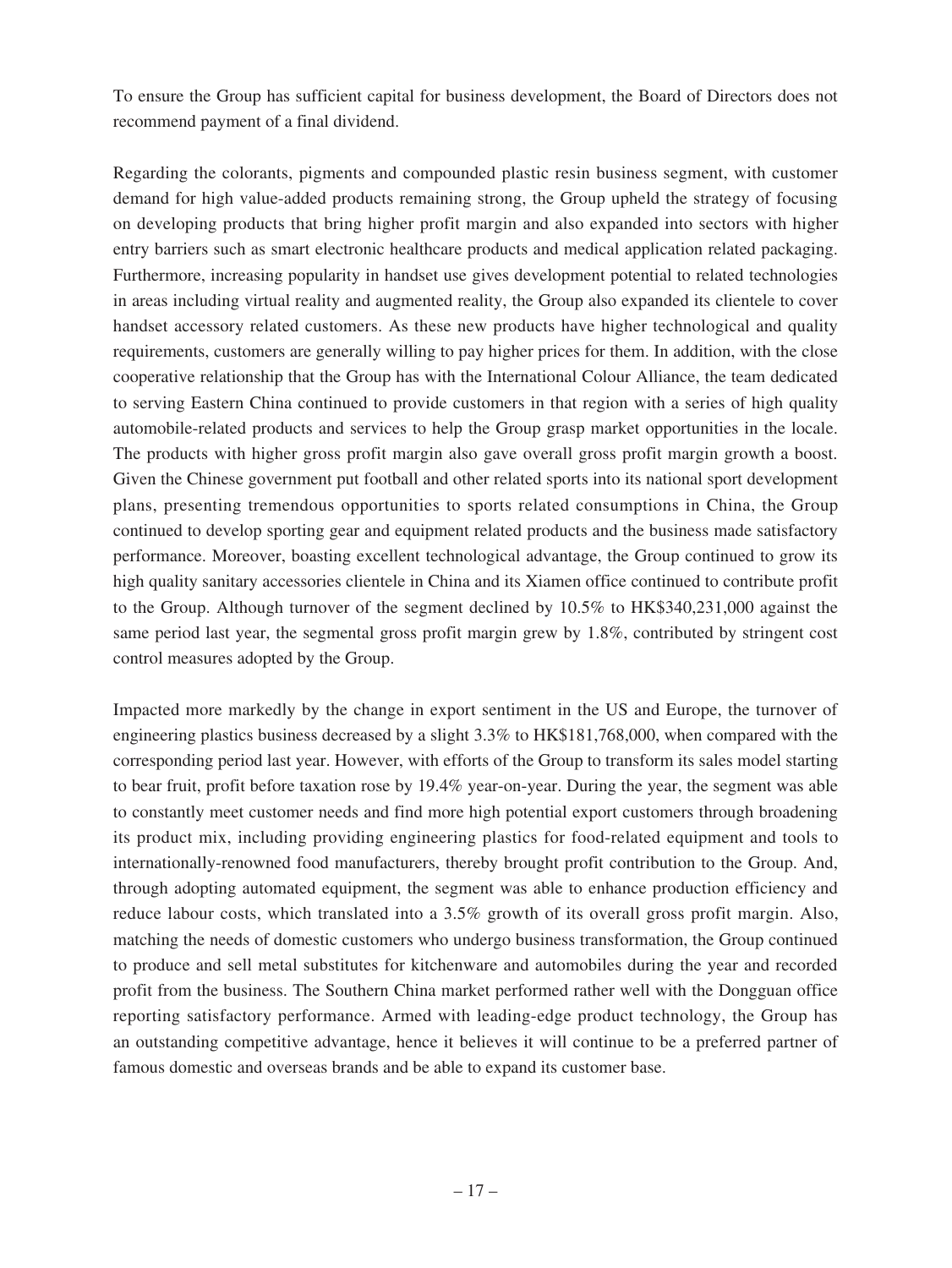The plastics trading business was impacted by weak market demand as a result the Chinese economy facing downward pressure. Turnover of the business was down by 6.3% to HK\$981,194,000 and gross profit margin was flat when compared to the previous corresponding period. The sluggish market sentiment commanded the Group to be more cautious in selecting customers and to implement stringent credit control. Also, the Group has been expanding its customer base in heavy industries such as automobile manufacturers. However, the catastrophic explosion in the new Binhai area, Tianjin has slowed down the securing of heavy industry customers in the Northern China region by the Group to an extent. And, still in development stage, the Chongqing sales office targeting the Western China market is expected to contribute revenue to the Group in the near future. The Group believes at its consistent efforts to expand product mix and with technological advantages and guided by the development strategy of focusing on high profit margin products, it will be able to seize business opportunities in different regions in China.

## **PROSPECTS**

While oil prices are expected to remain stable this year, with the economy uncertainty and consumption sentiment weak, the management is cautiously optimistic about the Group's development prospects. The Group will keep implementing set development strategies, focusing on developing high value-added products with higher margin and strictly selecting well-reputed customers, plus resorting actively to different flexible financing channels including onshore guarantee for offshore loan, cross– border capital arrangement to counter the adverse external environment and lower overall financing costs. It will also manage inventory carefully to help increase overall profitability.

The Group believes its top quality products will allow it to stand out against its peers and gain the recognition of international brands, hence maintain relatively strong product price bargaining power. The rigid demand for products in China still has huge growth potential, which will enable the Group to develop its business in steady strides. Heeding that, the Group has corresponding development strategy in place, entailing effort to actively pursue opportunities to negotiate with international brands on cooperation and stepping up expansion of the domestic market with a focus on products of rigid demand and with higher profit margin. In addition, the Group will also effectively apply its strong R&D capability to explore and produce products with market potential including medical application products, as well as create new product categories and markets. During the year, the Group discussed with other R&D organisations about cooperation in developing new colorant products. At the same time, it will keep exploring, referring to and bringing in dye-related production technologies from regions other than Europe, the US and Japan, with the aim of diversifying its business to cover other profit-promising sectors.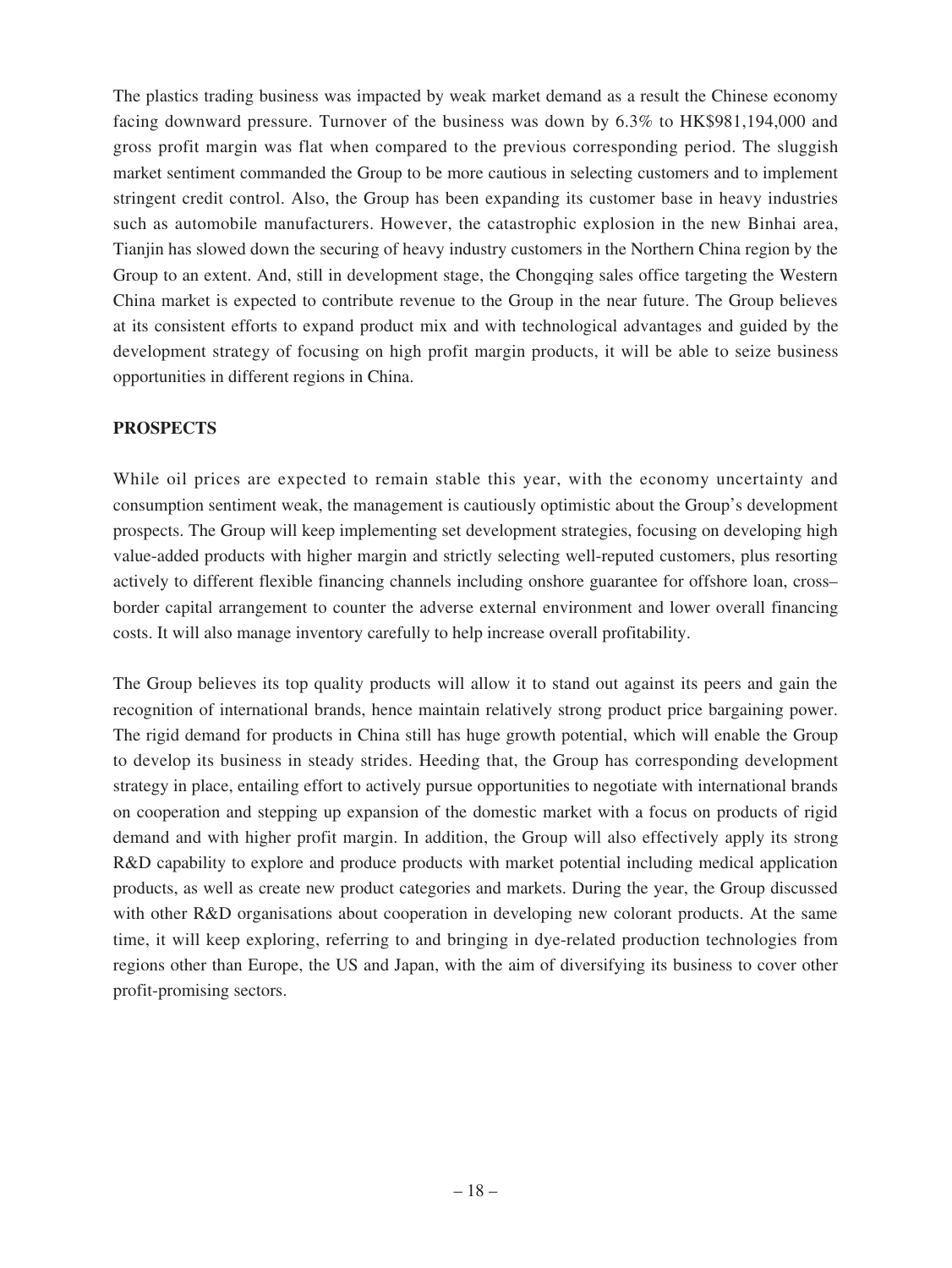On the cost control front, although there are uncertainties bearing on its business including volatile oil prices and exchange rates, and constantly rising labour costs, the Group will, as always, implement its robust business strategies, exercise prudence in financial management to effectively control production costs and adopt suitable methods to manage foreign exchange risk, making every effort to achieve its long-term sustainable development. The Group is certain that, led by its professional management team with years of experience in the industry, it will be able overcome different challenges and dedicate efforts to explore and effectively evaluate every business opportunity, thus ultimately generate the greatest returns for shareholders.

## **LIQUIDITY AND FINANCIAL RESOURCES**

The Group generally finances its operations with internally generated cashflow and banking facilities provided by its principal bankers. As at 30th June 2016 the Group has available aggregate banking facilities of approximately HK\$531,529,000, of which approximately HK\$263,006,000 have been utilised and were secured by corporate guarantees issued by the Company and legal charges on certain leasehold land and buildings, investment properties, inventories and restricted bank deposits in the PRC and Hong Kong owned by the Group. The Group's cash and bank balances as at 30th June 2016 amounted to approximately HK\$73,821,000. The Group's gearing ratio as at 30th June 2016 was approximately 64.5%, based on the total bank borrowings of approximately HK\$280,843,000 and the shareholders' funds of approximately HK\$435,337,000.

## **FOREIGN EXCHANGE RISK**

The Group's borrowings and cash balances are primarily denominated in Hong Kong dollars, Renminbi and US dollars. The Group's purchases were principally denominated in US dollars. The Group closely monitors currency fluctuations and manages its exchange risk by entering into forward exchange contracts from time to time.

At 30th June 2016, the Group had outstanding commitments in respect of forward contracts in order to manage the Group's exposure in foreign currencies from its operations as follows:

|                                | 2016            | 2015            |
|--------------------------------|-----------------|-----------------|
|                                | <b>HK\$'000</b> | <b>HK\$'000</b> |
| Sell HK dollars for US dollars | 561,600         | 2,269,800       |
| Sell US dollars for HK dollars |                 | 15,600          |
| Sell US dollars for Renminbi   |                 | 1,070,628       |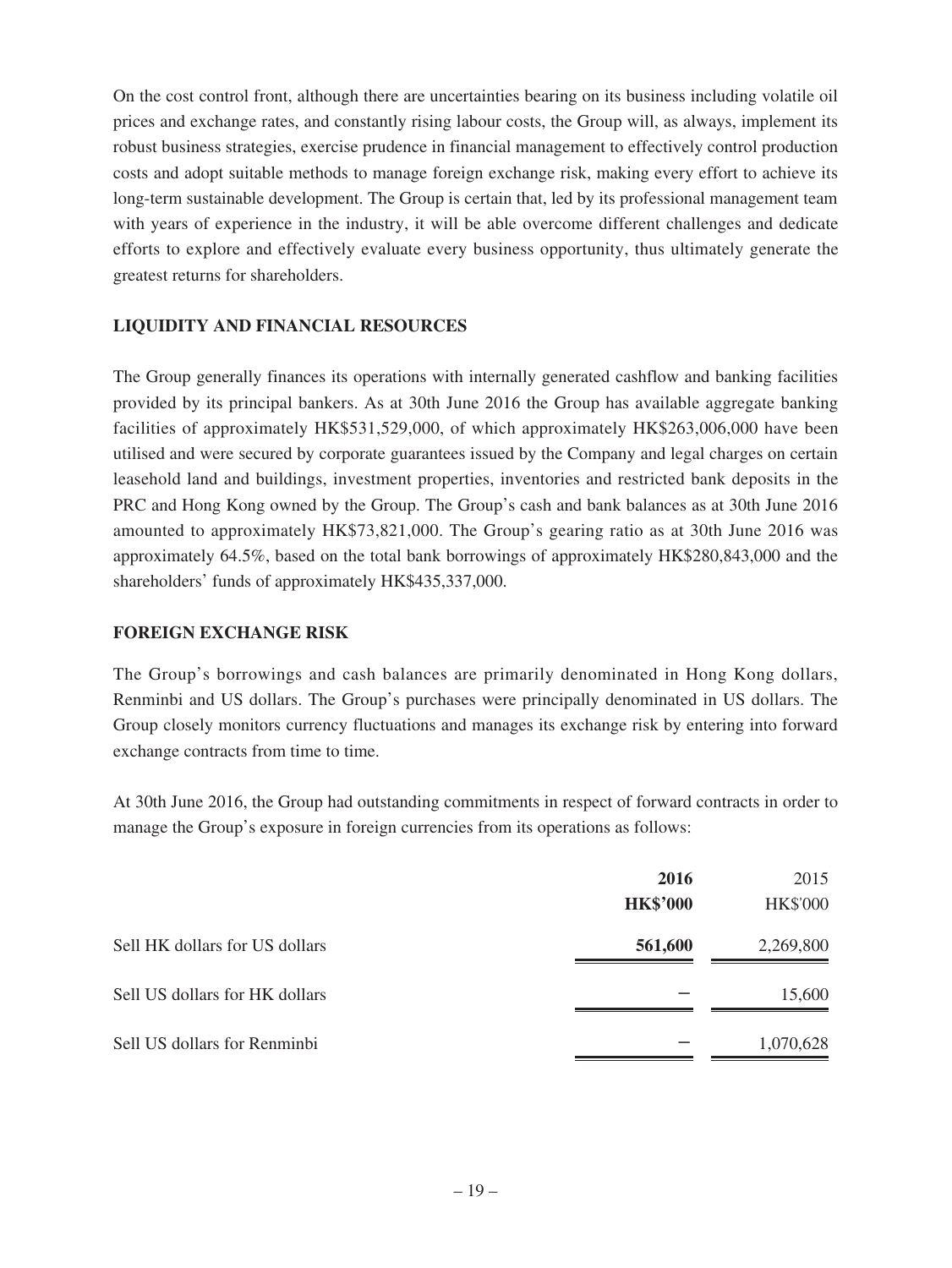## **EMPLOYEE INFORMATION**

As at 30th June 2016, the Group had approximately 722 full-time employees. The Group's emolument policies are formulated on the performance of individual employees and are reviewed annually. The Group has an incentive scheme which is geared to the profit of the Group and the performance of its employees, as an incentive to motivate its employees to increase their contribution to the Group. The Group also provides social or medical insurance coverage, and provident fund scheme (as the case may be) to its employees depending on the location of such employees.

### **BASIS OF DETERMINING EMOLUMENT TO DIRECTORS**

The same remuneration philosophy is applicable to the Directors of the Company. Apart from benchmarking against the market, the Company looks at individual competence, contributions and the affordability of the Company in determining the exact level of remuneration for each Director. Appropriate benefits schemes are in place for the Directors similar to those offered to other employees of the Group.

## **PURCHASE, SALE AND REDEMPTION OF THE COMPANY'S LISTED SECURITIES**

The Company has not redeemed any of its shares during the year. Neither the Company nor any of its subsidiaries has purchased or sold any of the Company's listed securities during the year.

## **COMPLIANCE WITH THE MODEL CODE FOR SECURITIES TRANSACTIONS BY DIRECTORS**

The Company has adopted a code of conduct regarding Directors' securities transactions on terms no less exacting than the required standard set out in the Model Code set out in Appendix 10 to the Rules Governing the Listing of Securities (the "Listing Rules") on The Stock Exchange of Hong Kong Limited ("HKSE"). Having made specific enquiry to all Directors of the Company, all Directors have confirmed that they had complied with the required standard set out in the Model Code and the Company's code of conduct regarding Directors' securities transactions during the period.

## **ANNUAL GENERAL MEETING**

The Annual General Meeting of the Company will be held on Thursday, 24th November 2016 and the Notice of Annual General Meeting will be published and despatched in the manner as required by the Listing Rules in due course.

## **CORPORATE GOVERNANCE PRACTICE**

The Company is committed to the establishment of good corporate governance practices and procedures which serve as an important element of risk management throughout the growth and expansion of the Company. The Company emphasises on maintaining and carrying out sound, solid and effective corporate governance principles and structures.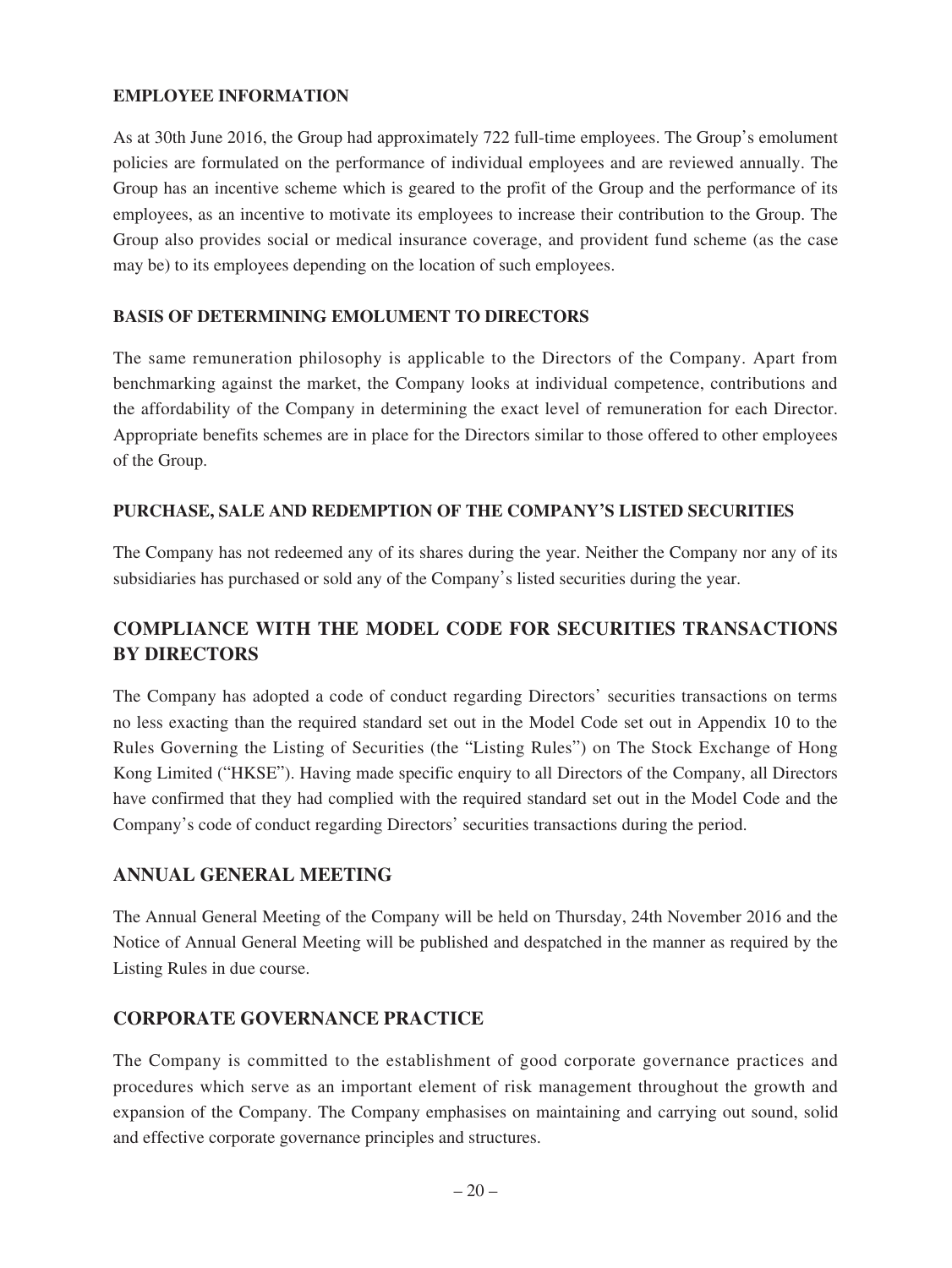The Company has complied with all the applicable code provisions as set out in Corporate Governance Code and Corporate Governance Report to the Appendix 14 of the Listing Rules (the "CG Code") throughout the year ended 30th June 2016, except for the deviation as mentioned below.

According to the code provision A.2.1 of the CG Code, the roles of chairman and chief executive officer (chief executive for CG Code) should be separate and should not be performed by the same individual. Up to the date of this announcement, the Board has not appointed any individual to be the chief executive. The roles of the chief executive have been performed collectively by all the executive Directors, including the chairman, of the Company. The Board considers that this arrangement allows contributions from all executive Directors with different expertise and is beneficial to the continuity of the Company's policies and strategies. Going forward, the Board will periodically review the effectiveness of this arrangement and considers appointing an individual as chief executive when it thinks appropriate.

## **AUDIT COMMITTEE AND REVIEW OF RESULTS**

The Audit Committee of the Company (the "Audit Committee") provides an important link between the Board and the Company's auditor in matters coming within the scope of the group audit. It also reviews the effectiveness of the external audit and of internal controls and risk evaluation. The Audit Committee comprises three independent non-executive Directors, namely Mr HO Wai Chi, Paul, Mr CHAN Dit Lung and Mr CHING Yu Lung. The Audit Committee has reviewed with management the accounting principles and practices adopted by the Group and discussed internal controls and financial reporting matters including a review of the annual financial statements for the year ended 30th June 2016 with the Directors.

The figures in this announcement of the Group's results for the year ended 30th June 2016 have been agreed by the Group's auditor, PricewaterhouseCoopers, to the amounts set out in the Group's consolidated financial statements for the year. The work performed by PricewaterhouseCoopers in this respect did not constitute an assurance engagement in accordance with Hong Kong Standards on Auditing, Hong Kong Standards on Review Engagements or Hong Kong Standards on Assurance Engagements issued by the HKICPA and consequently no assurance has been expressed by PricewaterhouseCoopers on this announcement.

## **REMUNERATION COMMITTEE**

The Company has formulated written terms of reference for the remuneration committee of the Company (the "Remuneration Committee") which stated clearly its authorities and duties in accordance with the requirements of HKSE. The Remuneration Committee consists of three independent non-executive Directors, namely Mr HO Wai Chi, Paul, Mr CHAN Dit Lung and Mr CHING Yu Lung and an executive Director, Mr HUI Sai Chung.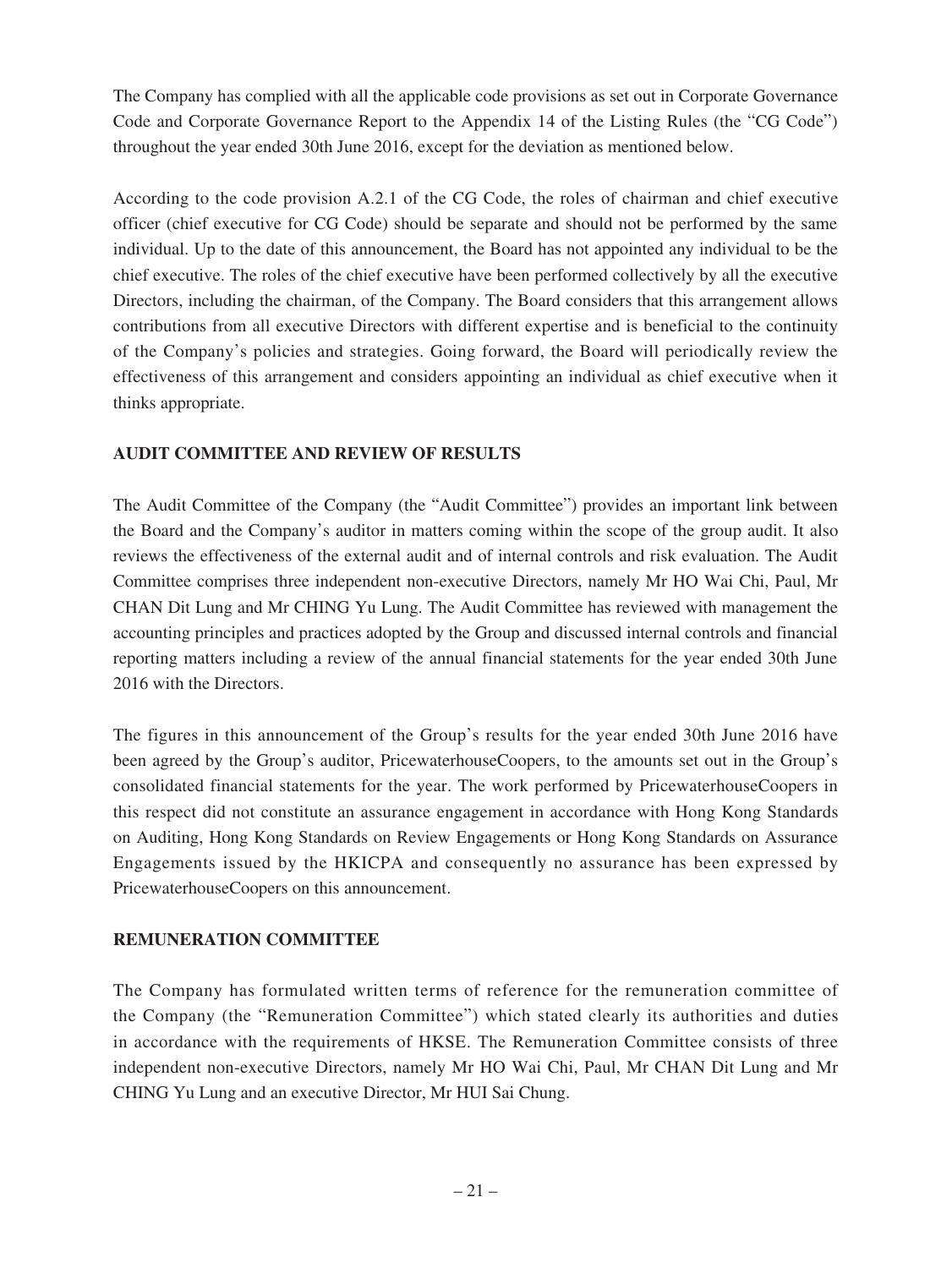The Remuneration Committee is responsible for ensuring formal and transparent procedures for developing remuneration policies and overseeing the remuneration packages of the executive Directors and senior management. It takes into consideration on factors such as salaries paid by comparable companies, time commitment and responsibilities of Directors and senior management. The Remuneration Committee meets at least once a year to assess the performance and review the annual salaries and bonus of the senior executives. The Remuneration Committee held four meetings during the year ended 30th June 2016.

## **NOMINATION COMMITTEE**

A nomination committee of the Company (the "Nomination Committee") was established on 26th March 2012 with written terms of reference in accordance with the requirements of HKSE. The Nomination Committee consists of three independent non-executive Directors, namely Mr HO Wai Chi, Paul, Mr CHAN Dit Lung and Mr CHING Yu Lung and an executive Director, Mr HUI Sai Chung.

The Nomination Committee is responsible for reviewing the structure, size and composition of the Board (including the skills, knowledge and experience) on a regular basis and make recommendations to the Board regarding any proposed changes; identifying individuals suitably qualified to become Board members and select or make recommendations to the Board on the selection of, individuals nominated for directorships; assessing the independence of independent non-executive Directors; and making recommendations to the Board on relevant matters relating to the appointment or reappointment of Directors and succession planning for Directors. The Nomination Committee would review the Board's composition from time to time where Board diversity would be considered from a number of aspects, including but not limited to gender, age, cultural and education background, ethnicity, professional experience, skills, knowledge and length of services.

The Nomination Committee meets at least once a year to assess the structure, size and composition of the Board. The Nomination Committee held two meetings during the year ended 30th June 2016 to review the structure, size and composition (including the skills, knowledge and experience) of the Board.

## **CORPORATE GOVERNANCE COMMITTEE**

A corporate governance committee of the Company (the "Corporate Governance Committee") was established on 26th March 2012 with written terms of reference in accordance with the CG Code. The Corporate Governance Committee consists of all independent non-executive Directors, namely Mr HO Wai Chi, Paul, Mr CHAN Dit Lung, and Mr CHING Yu Lung.